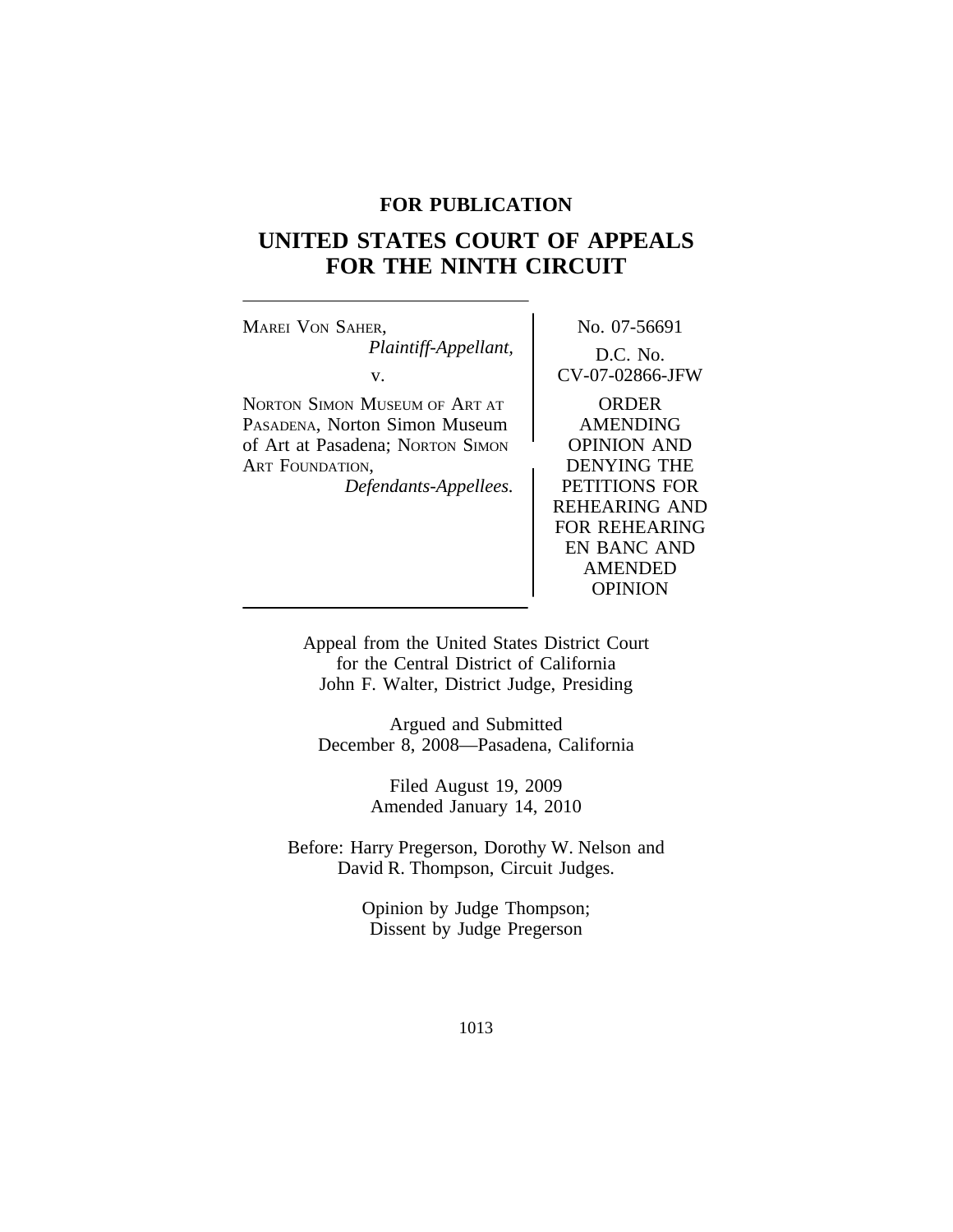# **COUNSEL**

Lawrence M. Kaye, New York, New York, for plaintiffappellant Marei Von Saher.

Fred Anthony Rowley, Jr., Los Angeles, California, for defendants-appellees Norton Simon Museum of Art at Pasadena and Norton Simon Art Foundation.

Frank Kaplan, Santa Monica, California, for amicus curiae Bet Tzedek Legal Services, The Jewish Federation Council of Greater Los Angeles, American Jewish Congress, American Jewish Committee, Simon Wiesenthal Center and Commission for Art Recovery.

Edmund G. Brown, Jr., Attorney General of the State of California by Antonette Benita Cordero, Los Angeles, California, for amicus curiae State of California.

# **ORDER**

The panel, with the following amendments, has granted the petition for panel rehearing filed by the appellee, Norton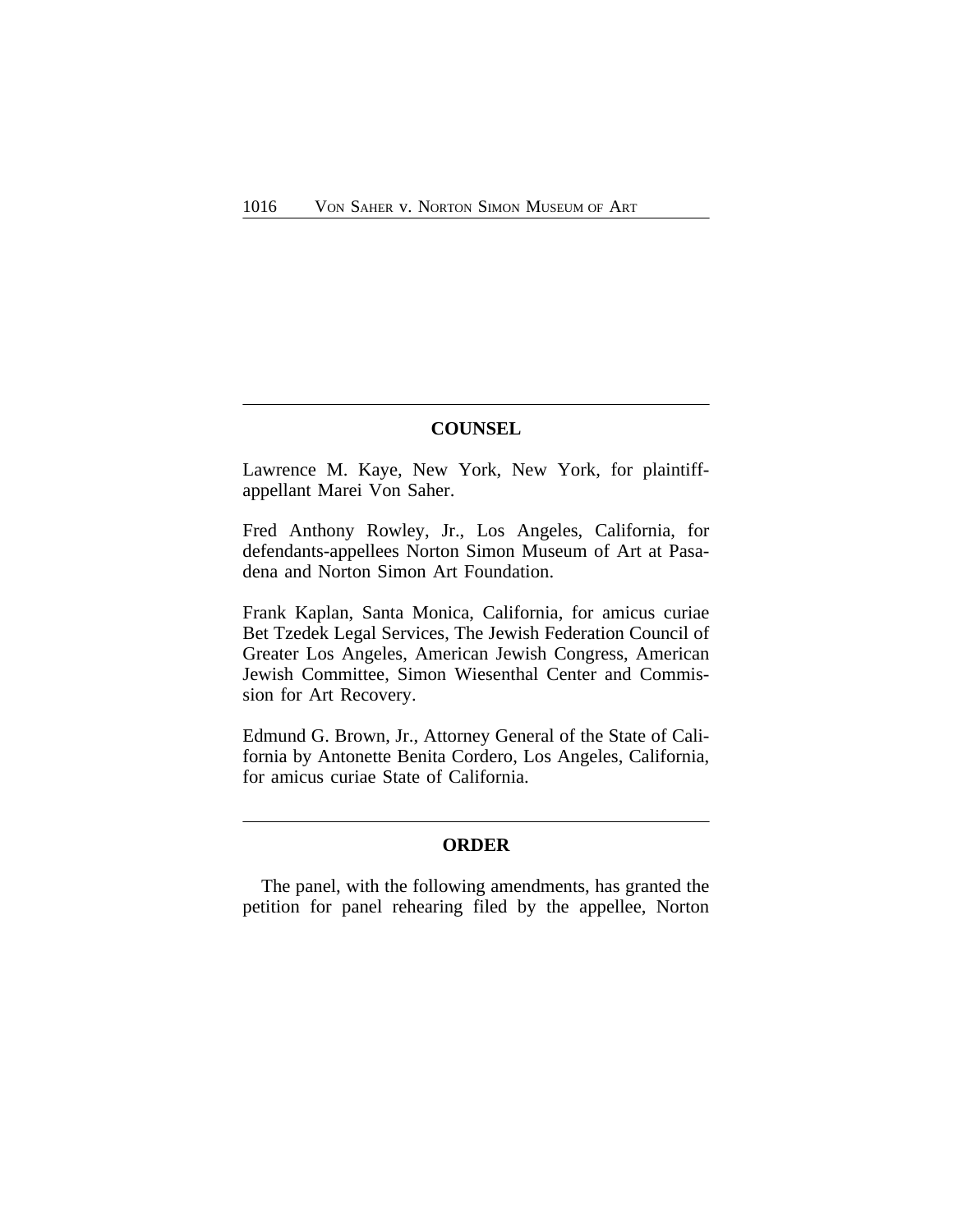Simon Museum of Art at Pasadena, and has denied the petitions for rehearing and for rehearing en banc filed by the appellant Marei Von Saher, and by amici the State of California and Earthrights International.

The opinion filed August 19, 2009, slip op. 11333, and published at 578 F.3d 1016 (9th Cir. 2009) is amended as follows:

At page 578 F.3d 1031 the last two paragraphs of the majority opinion are deleted. The first of these two paragraphs begins "The museum contends that the articles" and the last paragraph of the two paragraphs ends "dismissed without leave to amend." The following new paragraph is inserted in place of the two deleted paragraphs:

Because it is not clear that Saher's complaint could not be amended to show a lack of reasonable notice, dismissal without leave to amend was not appropriate. *See Eminence Capital, LLC v. Aspeon, Inc.*, 316 F.3d 1048, 1052 (9th Cir. 2003). We, therefore, grant Saher leave to amend her complaint to allege the lack of reasonable notice to establish diligence under California Code of Civil Procedure § 338, and remand this case to the district court for that purpose.

The full court was advised of the petitions for rehearing and for rehearing en banc, and of the proposed amendments set forth above. No judge requested rehearing en banc.

The opinion as amended above is filed simultaneously with this order.

With the exception of the relief granted above pursuant to the appellee's petition for panel rehearing, the petitions for rehearing and for rehearing en banc are DENIED. Judge Pre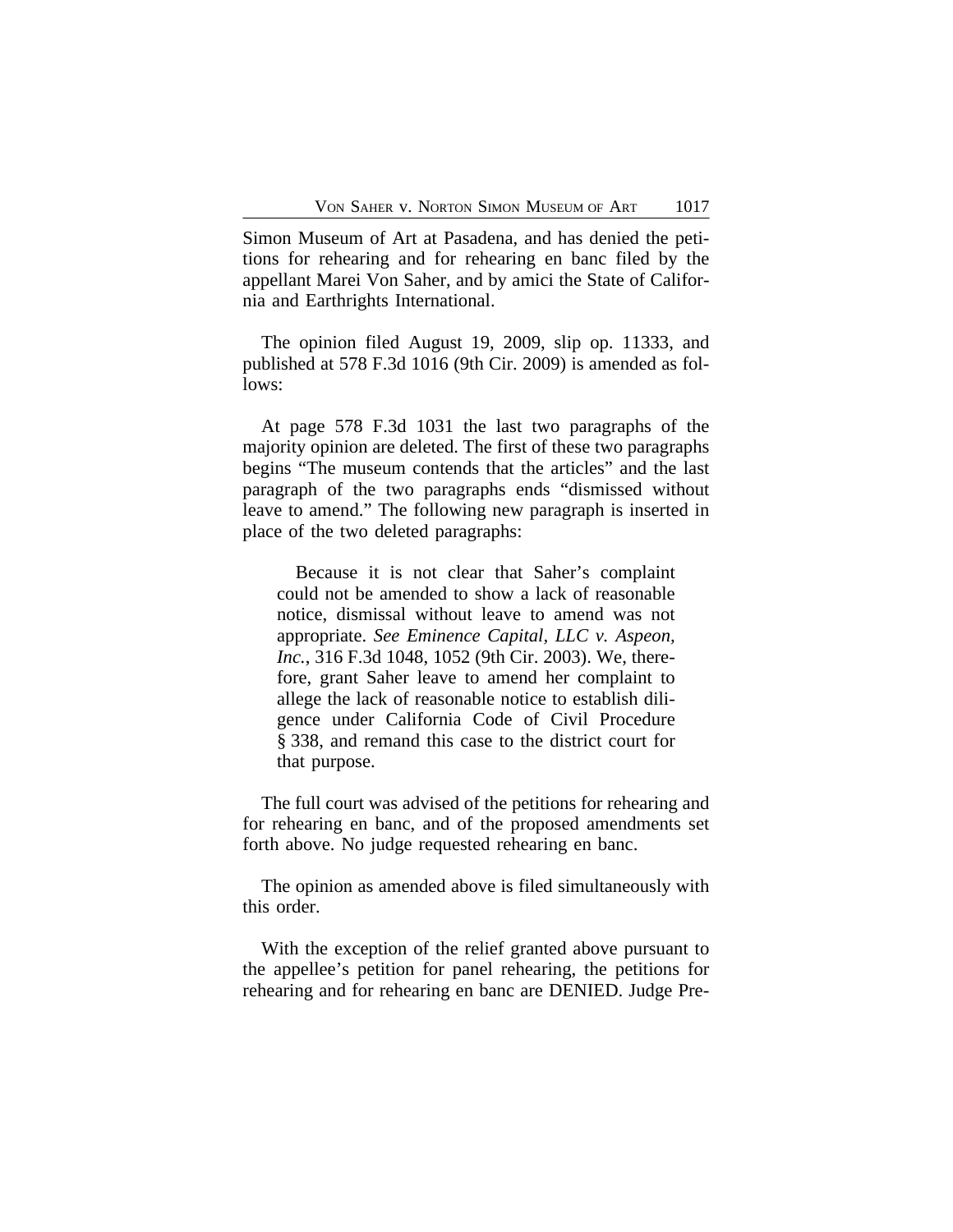gerson voted to grant the petitions for rehearing and for rehearing en banc.

No further petitions for rehearing or rehearing en banc may be filed.

#### **OPINION**

THOMPSON, Senior Circuit Judge:

Marei von Saher ("Saher") seeks the return of two paintings alleged to have been looted by the Nazis during World War II. The paintings were purchased in or around 1971 by the Norton Simon Museum of Art in Pasadena, California ("the Museum"), and are now on display there. Saher brought this claim against the Museum under § 354.3 of the California Code of Civil Procedure, which extends the statute of limitations until 2010 for actions for the recovery of Holocaust-era art. The primary issue on appeal is whether § 354.3 infringes on the national government's exclusive foreign affairs powers. The district court held that it does. We agree, and affirm the district court's holding that § 354.3 is preempted.

California also has a three-year statute of limitations for actions to recover stolen property. California Code of Civil Procedure § 338. The district court granted the Museum's Rule 12(b)(6) motion to dismiss Saher's complaint under that statute without leave to amend. Because it is possible Saher might be able to amend her complaint to bring her action within § 338, we reverse the district court's dismissal without leave to amend, and remand for further proceedings.

#### **I. Background**

### *A. Nazi Art Looting in WWII*

During World War II, the Nazis stole hundreds of thousands of artworks from museums and private collections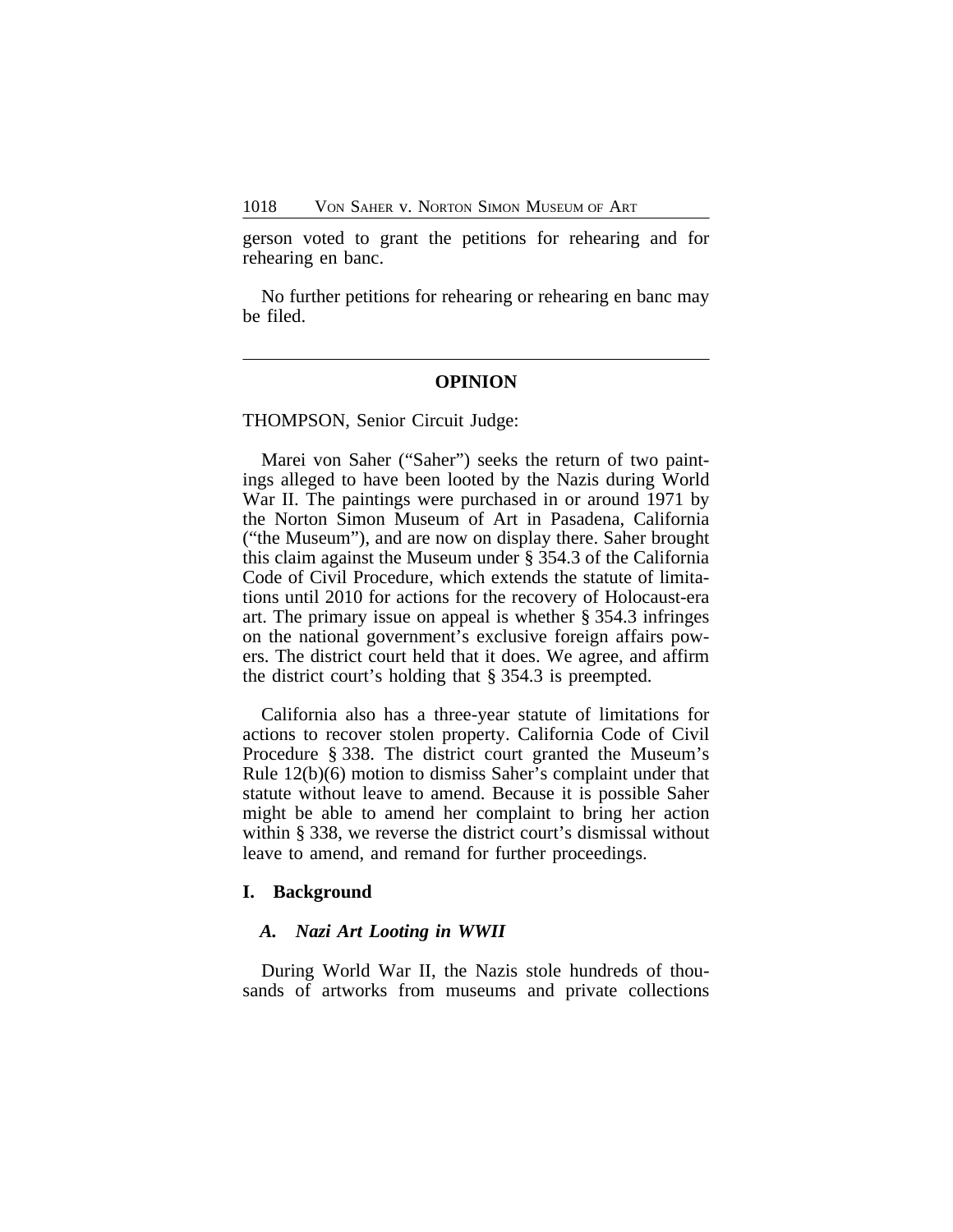throughout Europe, in what has been termed the "greatest displacement of art in human history." Michael J. Bazyler, Holocaust Justice: The Battle for Restitution in America's Courts 202 (NYU Press 2003).

Following the end of World War II, the Allied Forces embarked on the task of returning the looted art to its country of origin. In July 1945, President Truman authorized the return of "readily identifiable" works of art from U.S. collecting points. *See, e.g.*, Presidential Advisory Commission on Holocaust Assets in the United States, Plunder and Restitution: The U.S. and Holocaust Victims' Assets SR-142 (Dec. 2000) (hereinafter Plunder and Restitution). At the Potsdam Conference, President Truman formally adopted a policy of "external restitution," under which the looted art was returned to the countries of origin—not to the individual owners. American Commission for the Protection and Salvage of Artistic and Historic Monuments in War Areas, Report, 148 (1946) (hereinafter Roberts Commission Report).

Despite these restitution efforts, many paintings stolen by the Nazis were never returned to their rightful owners. *See, e.g.*, Bazyler at 204. Tracking the provenance of Nazi-looted art is nearly impossible, since many changes of ownership went undocumented, and most of the transactions took place on the black market. *Id.* In recent years, a number of the world's most prominent museums have discovered their collections include art stolen during World War II. *Id.* at 205-06.

The federal government has continued to take action to address the recovery of Holocaust-era art. In 1998, Congress enacted the U.S. Holocaust Assets Commission Act of 1998, Pub. L. No. 105-186, 112 Stat. 611 (codified as amended at 22 U.S.C. § 1621). This Act established the Presidential Advisory Commission on Holocaust Assets, which conducted research on the fate of Holocaust-era assets, and advised the President on future policies concerning the recovery of these assets. *Id*. That same year, the State Department convened a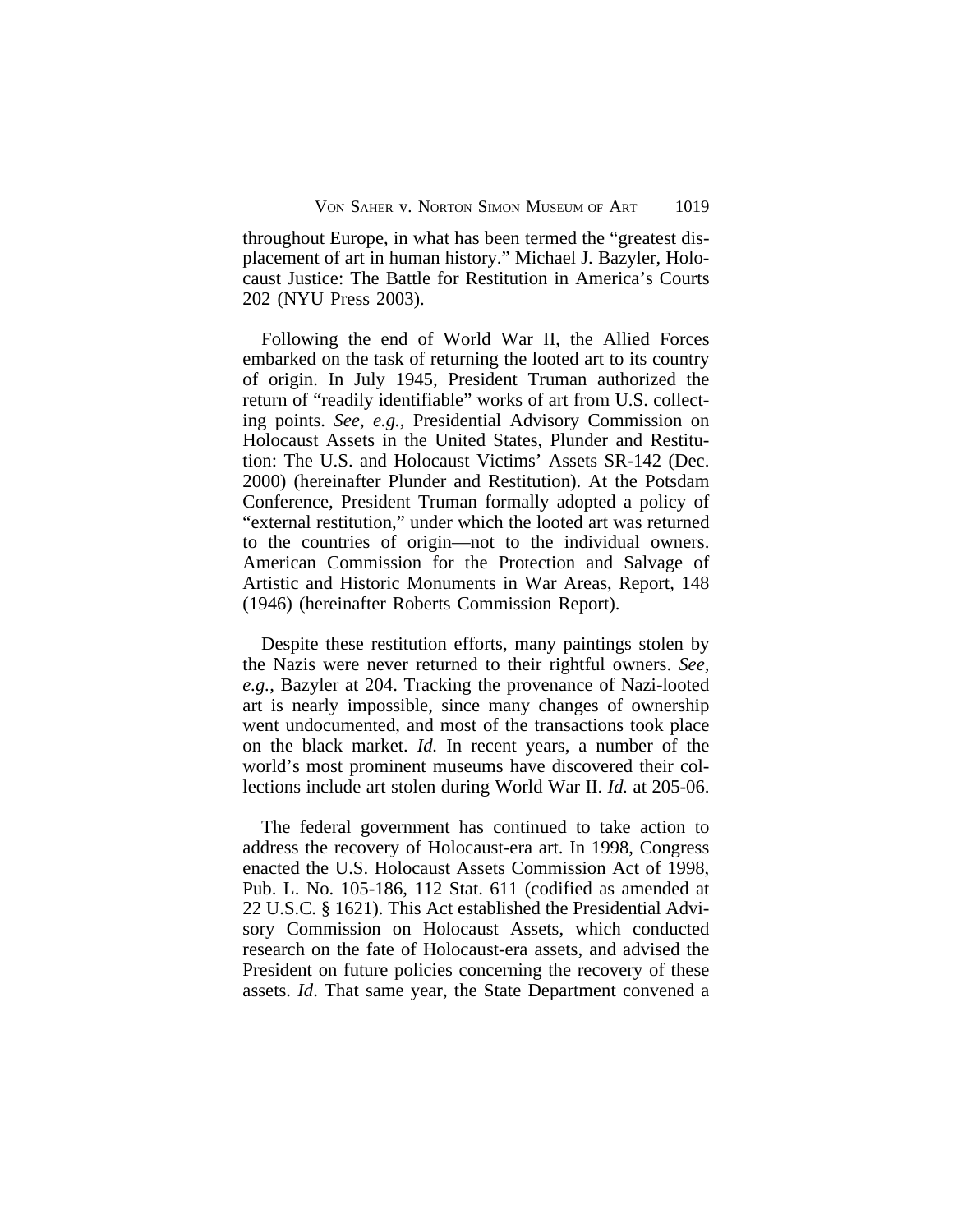conference with forty-four other nations to address the recovery of Holocaust-era assets. U.S. Dep't of State, Proceedings of the Washington Conference on Nazi-Confiscated Art (Dec. 3, 1998), http://www.state.gov/p/eur/rt/hlcst/23231.htm (hereinafter Washington Conference Proceedings). In the meantime, numerous Holocaust victims and their heirs have turned to the courts to recover their looted art. *See, e.g.*, *Republic of Austria v. Altmann*, 541 U.S. 677 (2004).

### *B. Section 354.3*

Many obstacles face those who attempt to recover Holocaust-era art through lawsuits. The challenges range from procedural hurdles such as statutes of limitations, to prudential standing doctrines. *See, e.g.*, Benjamin E. Pollock, *Out of the Night and Fog: Permitting Litigation to Prompt an International Resolution to Nazi-Looted Art Claims*, 43 Houston L. Rev. 193, 213-28 (2006); Lawrence M. Kaye, *Avoidance and Resolution of Cultural Heritage Disputes: Recovery of Art Looted During the Holocaust*, 14 Williamette J. Int'l L. & Disp. Resol. 243, 252-58 (2006). In 2002, California responded to these difficulties by enacting California Code of Civil Procedure § 354.3.<sup>1</sup> Section 354.3 provides:

Notwithstanding any other provision of law, any owner, or heir or beneficiary of an owner, of Holocaust-era artwork, may bring an action to recover Holocaust-era artwork from any entity described in paragraph (1) of subdivision (a). Subject to Section 410.10, that action may be brought in a superior court of this state, which court shall have jurisdiction over that action until its completion or resolution.

**<sup>1</sup>**All subsequent references are to the California Code of Civil Procedure, unless otherwise stated.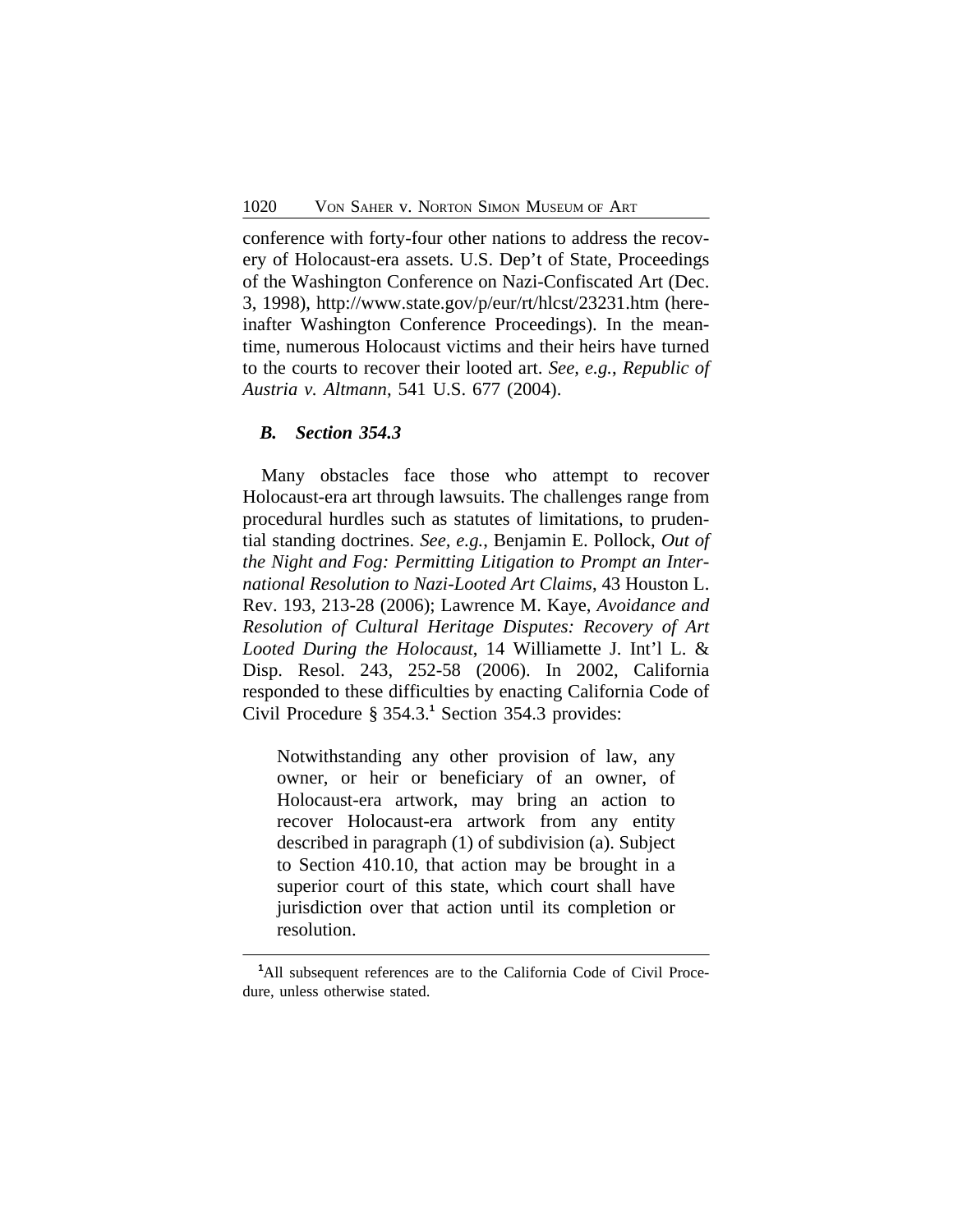Section 354.3(b). The California statute allows suits against "any museum or gallery that displays, exhibits, or sells any article of historical, interpretive, scientific, or artistic significance." Section 354(a)(1). The statute also extends the statute of limitations for § 354.3 claims until December 31, 2010. Section 354.3(c).

California has enacted several other laws extending the statute of limitations for claims relating to the Holocaust. *See, e.g.*, Section 354.5 (extending statute of limitations for insurance policy claims by Holocaust victims or their heirs); Section 354.6 (creating a cause of action and extending the statute of limitations for slave labor claims arising out of WWII). Both of these sister statutes have been found unconstitutional under the foreign affairs doctrine. *Steinberg v. Int'l Comm'n on Holocaust Era Ins. Claims*, 34 Cal. Rptr. 3d 944, 953 (Cal.Ct. App. 2005) (finding § 354.5 unconstitutional); *Deustch v. Turner*, 324 F.3d 692, 716 (9th Cir. 2003) (finding § 354.6 unconstitutional).

### *C. The Cranachs*

Saher, the only surviving heir of Jacques Goudstikker, a deceased art dealer, filed this suit in 2007 against the Museum under § 354.3 and California Penal Code § 496, seeking the return of a diptych entitled "Adam and Eve." The diptych, a pair of oil paintings by sixteenth-century artist Lucas Cranach the Elder (hereinafter the "Cranachs"), is currently on public display at the Museum.

Goudstikker bought the Cranachs at an art auction in Berlin in or about May 1931.**<sup>2</sup>** Goudstikker was a prominent art dealer in the Netherlands; he specialized in Old Master paint-

<sup>&</sup>lt;sup>2</sup>The facts in this section are alleged in Saher's complaint; some are disputed by the Museum. Given the procedural posture of the case, we accept these factual allegations as true, and construe them in the light most favorable to Saher.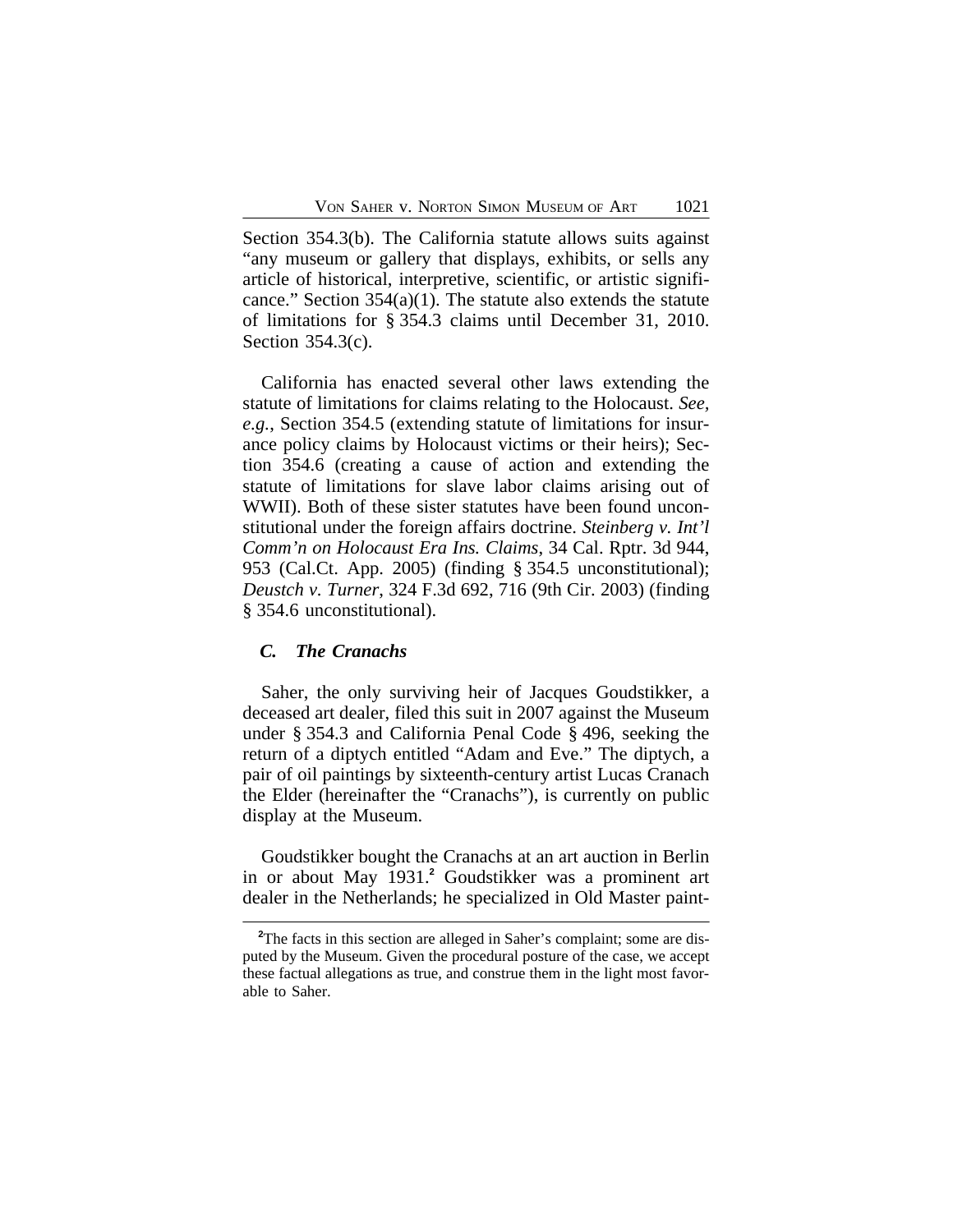ings. Goudstikker's collection contained more than 1,200 artworks, including Rembrandts, Steens, Ruisdaels, and van Goghs.

When the Nazis invaded the Netherlands in May 1940, Goudstikker and his family fled the country. The family left their assets behind, including the Gallery. Goudstikker brought with him a black notebook containing a list of over 1,000 of the artworks he had left behind in his collection (the "Blackbook"). The Blackbook lists the Cranachs as Numbers 2721 and 2722, and states that they were purchased at the Lepke Auction House and were previously owned by the Church of the Holy Trinity in Kiev.

After the Goudstikkers escaped, the Nazis looted Goudstikker's gallery. Herman Göring, Reischsmarschall of the Third Reich, seized the Cranachs and hundreds of other pieces from the gallery. Göring sent the artwork to Carinhall, his country estate near Berlin, where the collection remained until approximately May 1945 when the Allied Forces discovered it. The recovered artwork was then sent to the Munich Central Collection Point, where the works from the Goudstikker collection were identified. In or about 1946, the Allied Forces returned the Goudstikker artworks to the Netherlands.

The Cranachs were never restituted to the Goudstikker family. Instead, after restitution proceedings in the Netherlands, the Dutch government delivered the two paintings to George Stroganoff, one of the claimants, and he sold them, through an art dealer, to the Museum.

The Museum filed a Rule 12(b)(6) motion to dismiss Saher's complaint filed in this case for the return of the paintings. The district court granted the motion and dismissed Saher's claim with prejudice. The district court held that § 354.3's extension of the statute of limitations was unconstitutional on its face, because it violated the foreign affairs doctrine, as interpreted and applied by the Ninth Circuit in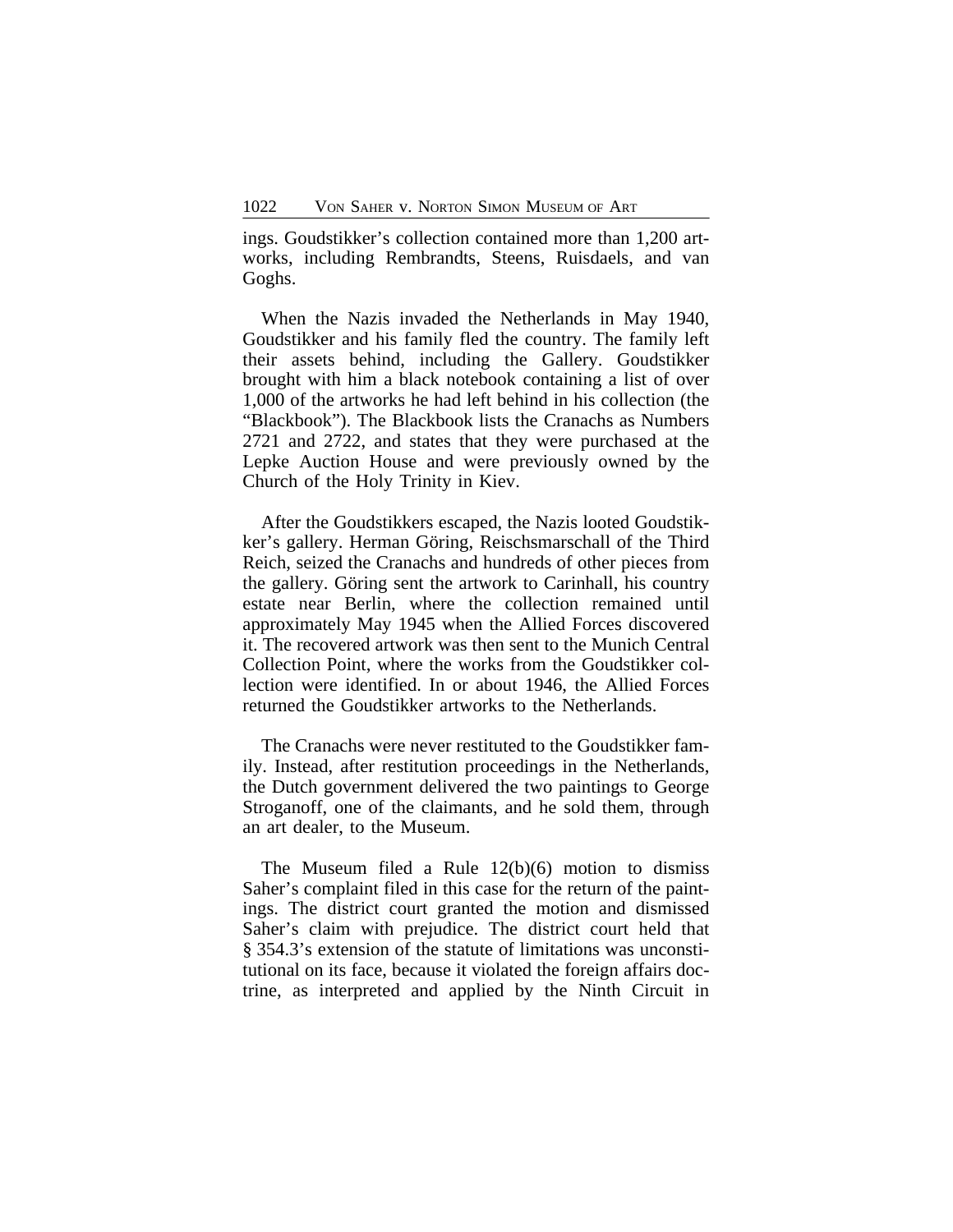*Deustch*, 324 F.3d 692. The district court concluded that by seeking to redress wrongs committed in the course of World War II, the California statute intruded on the federal government's exclusive power to make and resolve war, including the procedure for resolving war claims. The court then dismissed Saher's complaint because it had not been filed within the three-year period of California's statute of limitations, California Code of Civil Procedure § 338. This appeal followed.

### **II. Standard of Review**

We review de novo the district court's decision dismissing Saher's complaint under Rule 12(b)(6). *Edwards v. Marin Park, Inc.*, 356 F.3d 1058, 1061 (9th Cir. 2004). We accept all well-pleaded factual allegations as true, and construe them in the light most favorable to Saher. *Bell Atlantic Corp. v. Twombly*, 550 U.S. 544, \_\_\_, 127 S. Ct. 1955, 1965 (2007); *Johnson v. Riverside Healthcare Sys.*, 534 F.3d 1116, 1122 (9th Cir. 2008).

#### **III. Motion for Judicial Notice**

The Museum moves for judicial notice of two Presidential Commission reports, a military order approved by President Truman and enacted under the command of General Eisenhower, and a memorandum prepared by a State Department committee. Judicial notice of legislative facts such as these is unnecessary. Fed. R. Evid. 201(a), advisory comm. note to 1972 amendments. *See, e.g.*, *Toth v. Grand Trunk R.R.*, 306 F.3d 335, 349 (6th Cir. 2002) ("[J]udicial notice is generally not the appropriate means to establish the legal principles governing the case.").

The Museum also moves for judicial notice of the fact that various newspapers, magazines, and books have published information about the Cranachs. Courts may take judicial notice of publications introduced to "indicate what was in the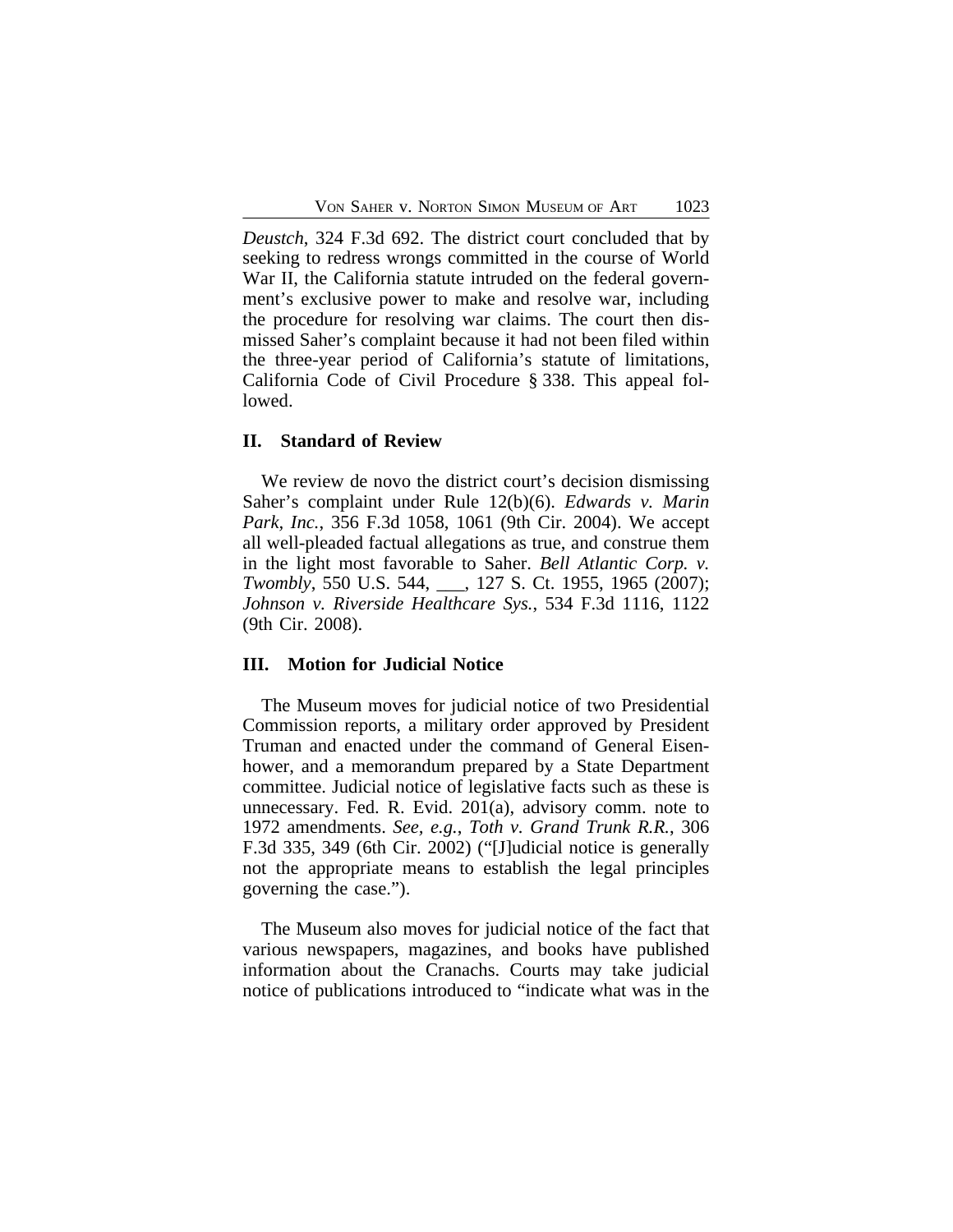public realm at the time, not whether the contents of those articles were in fact true." *Premier Growth Fund v. Alliance Capital Mgmt.*, 435 F.3d 396, 401 n.15 (3d Cir. 2001); *accord Heliotrope Gen. Inc. v. Ford Motor Co.*, 189 F.3d 971, 981 n.118 (9th Cir. 1999) (taking judicial notice "that the market was aware of the information contained in news articles submitted by the defendants."). These publications meet the standards for admissibility set forth in Federal Rule of Evidence 201(b). Accordingly, we take judicial notice of them solely as an indication of what information was in the public realm at the time.

# **IV. Constitutionality of § 354.4 Under the Foreign Affairs Doctrine**

The Supreme Court has characterized the power to deal with foreign affairs as a primarily, if not exclusively, federal power. *See, e.g.*, *Am. Ins. Assoc. v. Garamendi*, 539 U.S. 396, 413-14 (2003); *Zschernig v. Miller*, 389 U.S. 429, 432 (1968); *Hines v. Davidowitz*, 312 U.S. 52, 63 (1941). The Supreme Court has declared state laws unconstitutional under the foreign affairs doctrine when the state law conflicts with a federal action such as a treaty, federal statute, or express executive branch policy. *See, e.g.*, *Garamendi*, 539 U.S. at 421-22 (invalidating a California statute which conflicted with Presidential foreign policy); *Crosby v. Nat'l Foreign Trade Council*, 530 U.S. 363, 373-74 (2000) (invalidating a Massachusetts statute which stood as an obstacle to a Congressional act imposing sanctions on Burma); *U.S. v. Belmont*, 301 U.S. 324, 327 (1937) (holding that the Litvinov Assignment, an executive agreement, preempted New York public policy).

Occasionally, however, in the absence of any conflict, the Court has declared state laws to be incompatible with the federal government's foreign affairs power. *See, e.g.*, *Zschernig*, 389 U.S. at 432 (striking down an Oregon probate law, in the absence of any federal action, because it was an "intrusion by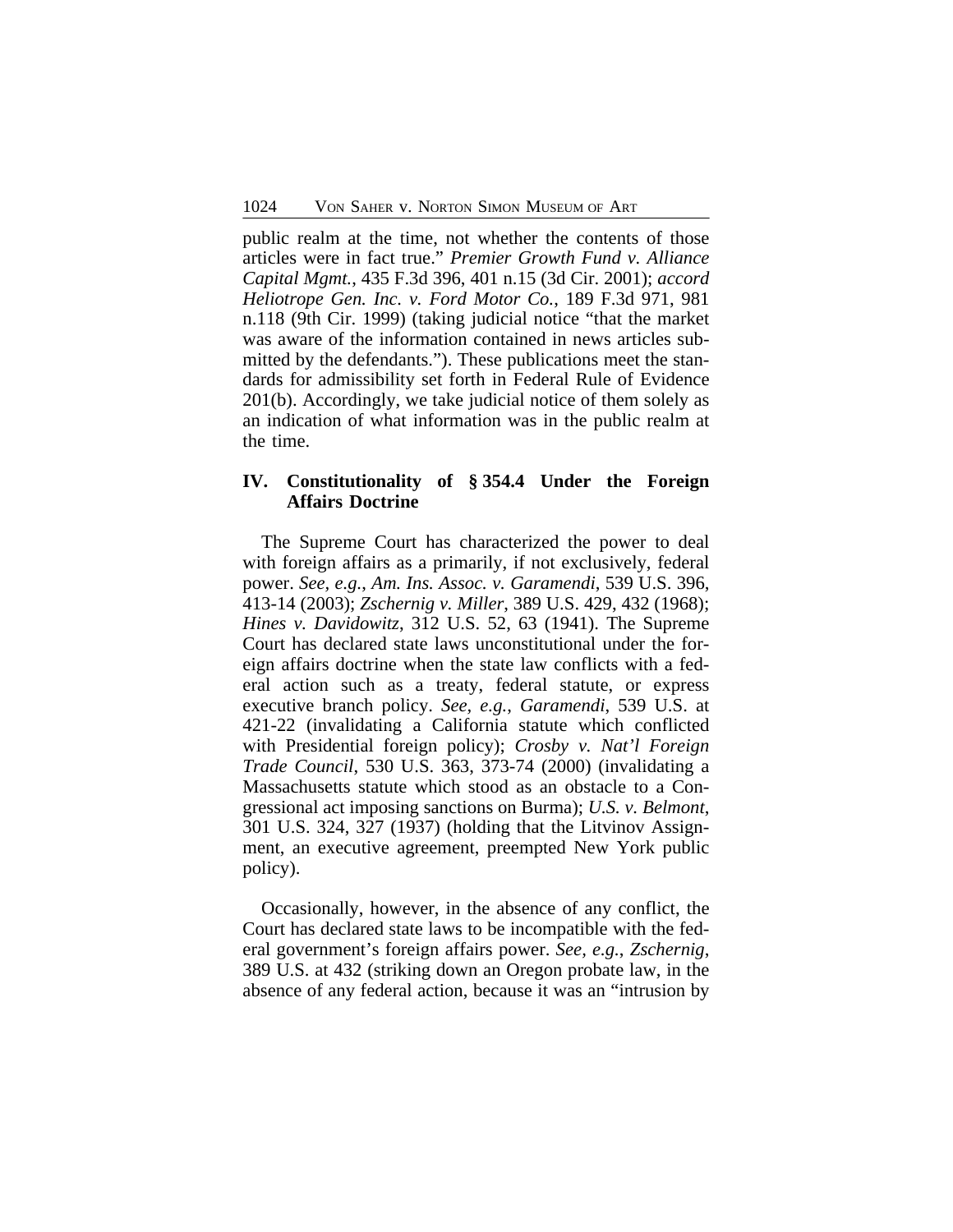the State into the field of foreign affairs which the Constitution entrusts to the President and the Congress"); *Hines*, 312 U.S. at 63 (invalidating a Pennsylvania immigration law because the field of immigration regulation was occupied exclusively by federal statutes and regulations); *see also Deutsch*, 324 F.3d at 712 (concluding that § 354.6 infringed on the federal government's exclusive power to wage and resolve war).

The Museum argues that § 354.3 is preempted under either theory. First, the Museum contends, § 354.3 conflicts with the Executive Branch's policy of external restitution following World War II. Alternatively, the Museum argues, § 354.3 is preempted because it infringes on the federal government's exclusive power to conduct foreign affairs, and specifically, the power to redress injuries arising from war. We address each argument in turn.

### *A. Does § 354.3 Conflict With the Executive Branch's Policy of External Restitution?*

**[1]** Federal law's "power" to preempt state law arises from the Supremacy Clause, which provides that "the Laws of the United States" and "all Treaties . . . shall be the supreme Law of the Land . . . any Thing in the Constitution or Laws of any State to the Contrary notwithstanding." U.S. Const. art. VI, § 2. Under a traditional statutory preemption analysis, conflict or obstacle preemption occurs where the state law "stands as an obstacle to the accomplishment and execution of the full purposes and objectives of Congress." *Crosby v. Nat'l Foreign Trade Council*, 530 U.S. 363, 373 (2000) (citing *Hines*, 312 U.S. at 67) (internal quotation marks omitted).

**[2]** Executive agreements settling claims with foreign nations and nationals have long been accorded the same preemptive effect. *Garamendi*, 539 U.S. at 416 ("[V]alid executive agreements are fit to preempt state law, just as treaties are[.]"); *Dames & Moore v. Regan*, 453 U.S. 654 (1981);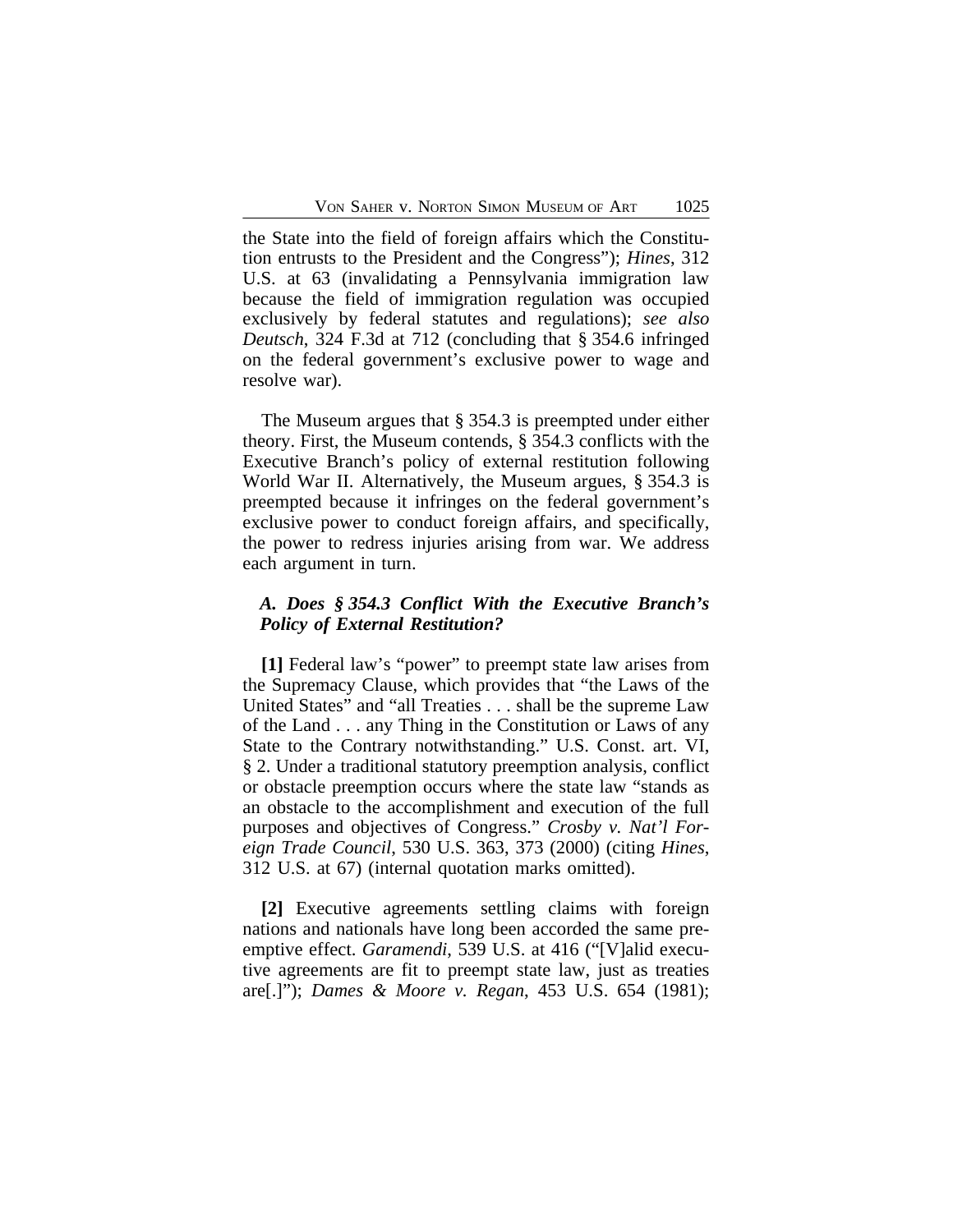*United States v. Pink*, 315 U.S. 203 (1941); *Belmont*, 301 U.S. at 324. In *Garamendi*, the Supreme Court invalidated a California statutory scheme which facilitated litigation of Holocaust-era insurance claims. *Garamendi*, 539 U.S. at 401. The Court concluded that the California scheme posed an obstacle to the German Foundation Agreement and other expressions of Executive Branch policy preferring nonjudicial resolution of such claims. *Id.* at 405-07.

Here, the Museum contends that § 354.3 is preempted by the Executive Branch's policy of external restitution. This policy, the Museum argues, was expressed in two main sources: first, the London Declaration, and second, "Art Objects in US Zone," a U.S. policy statement approved by President Truman during the Potsdam Conference in August of 1945.

#### **London Declaration**

The United States and the Netherlands, along with sixteen other nations, were signatories to the London Declaration of January 5, 1943. Forced Transfers of Property in Enemy-Controlled Territory, 1943, in 3 Dep't of State, Treaties and Other International Agreements of the United States of America 1776-1949, p. 754 (C. Bevans comp. 1969) (hereinafter Bevans). The Declaration served as a "formal warning to all concerned, and in particular persons in neutral countries," that the Allies intended "to do their utmost to defeat the methods of dispossession practiced by the governments with which they [were] at war[.]" *Id.* 

In the Declaration, the Allies explicitly reserved the right to invalidate wartime transfers of property, regardless of "whether such transfers or dealings [had] taken the form of open looting or plunder, or of transactions apparently legal in form, even when they purport[ed] to be voluntarily effected." *Id.* The Declaration does not explicitly address restitution or reparations, but has been credited by some with laying the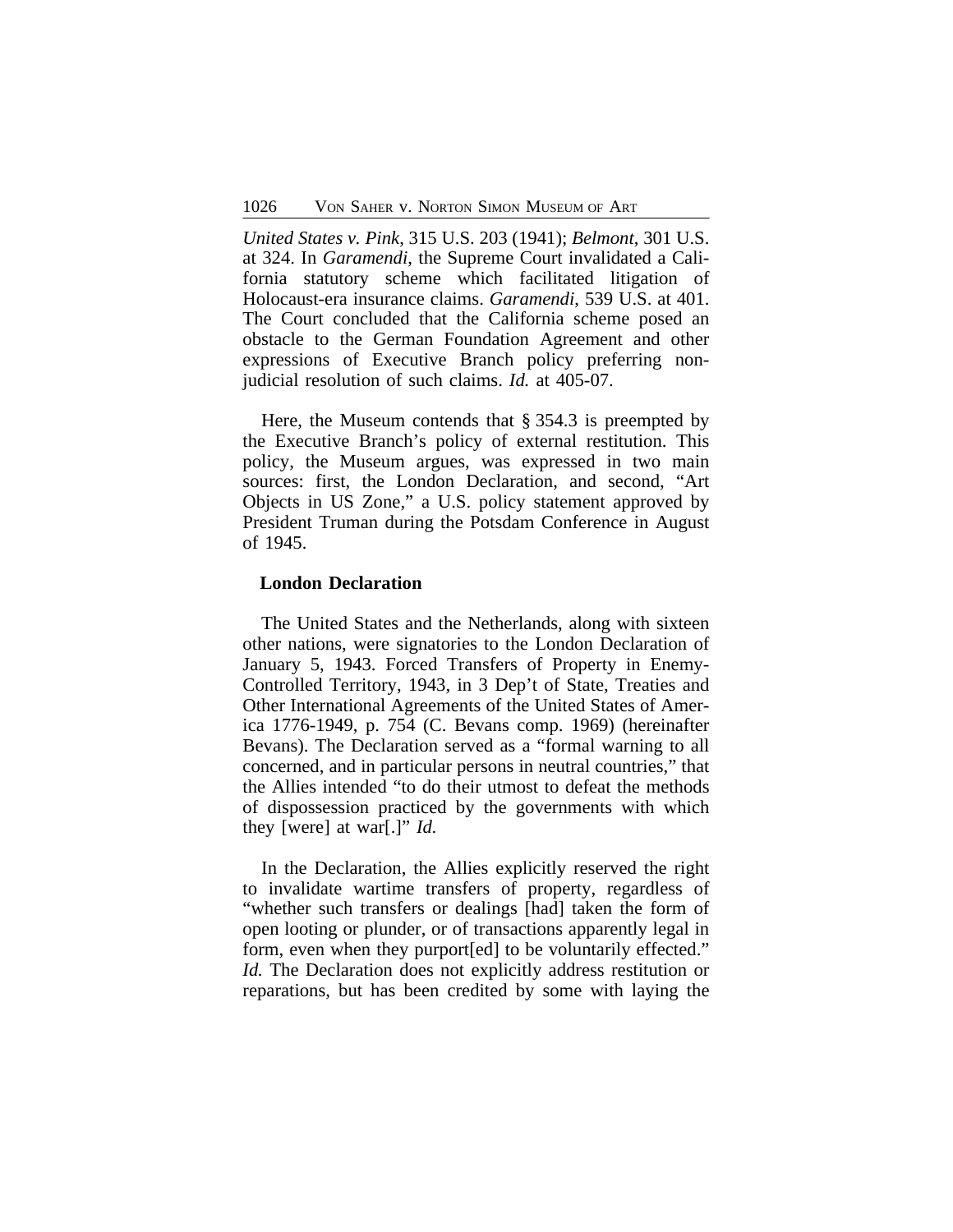foundation for the United States's postwar restitution policy. *See, e.g.*, Plunder and Restitution at SR-139.

#### **Art Objects in U.S. Zones**

When the American forces entered Germany in the winter of 1944-45, they discovered large stashes of Nazi-looted art, hidden in castles, banks, salt mines, and even caves. Plunder and Restitution at SR-13, SR-85. U.S. authorities established several central collection points within the U.S. Zone to assemble the recovered artwork "for proper care and study." Report, Art Objects in US Zone, July 29, 1945, NACP, RG 338, USGCC HQ, ROUS Army Command, Box 37, File: Fine Art [313574-575] (hereinafter "Art Objects in U.S. Zone").

On July 29, 1945, at the Potsdam Conference, President Truman approved a policy statement setting forth the standard operating procedures governing the looted artwork found within the U.S. zone of occupation. Art Objects in US Zone; Roberts Commission Report at 148. The governments of the formerly occupied countries submitted consolidated lists of items taken by the Germans, with information about the location and circumstances of the theft. Plunder and Restitution at SR-142. The U.S. authorities examined the lists, and when artwork was identified, it was returned to the country of origin. *Id.* Under this policy of "external restitution," the U.S. restituted the looted artwork to countries, not individuals. Art Objects in US Zone; Plunder and Restitution at SR-139-SR-142. The newly liberated governments were responsible for restituting the art to the individual owners. Once the art was returned to the country of origin, the U.S. played no further role.

A contemporaneous memorandum from the State Department illuminates several of the reasons the federal government preferred the policy of external restitution over individual restitution. U.S. Dep't of State, Memorandum from Interdivisional Comm. on Rep., Rest., & Prop. Rights, Sub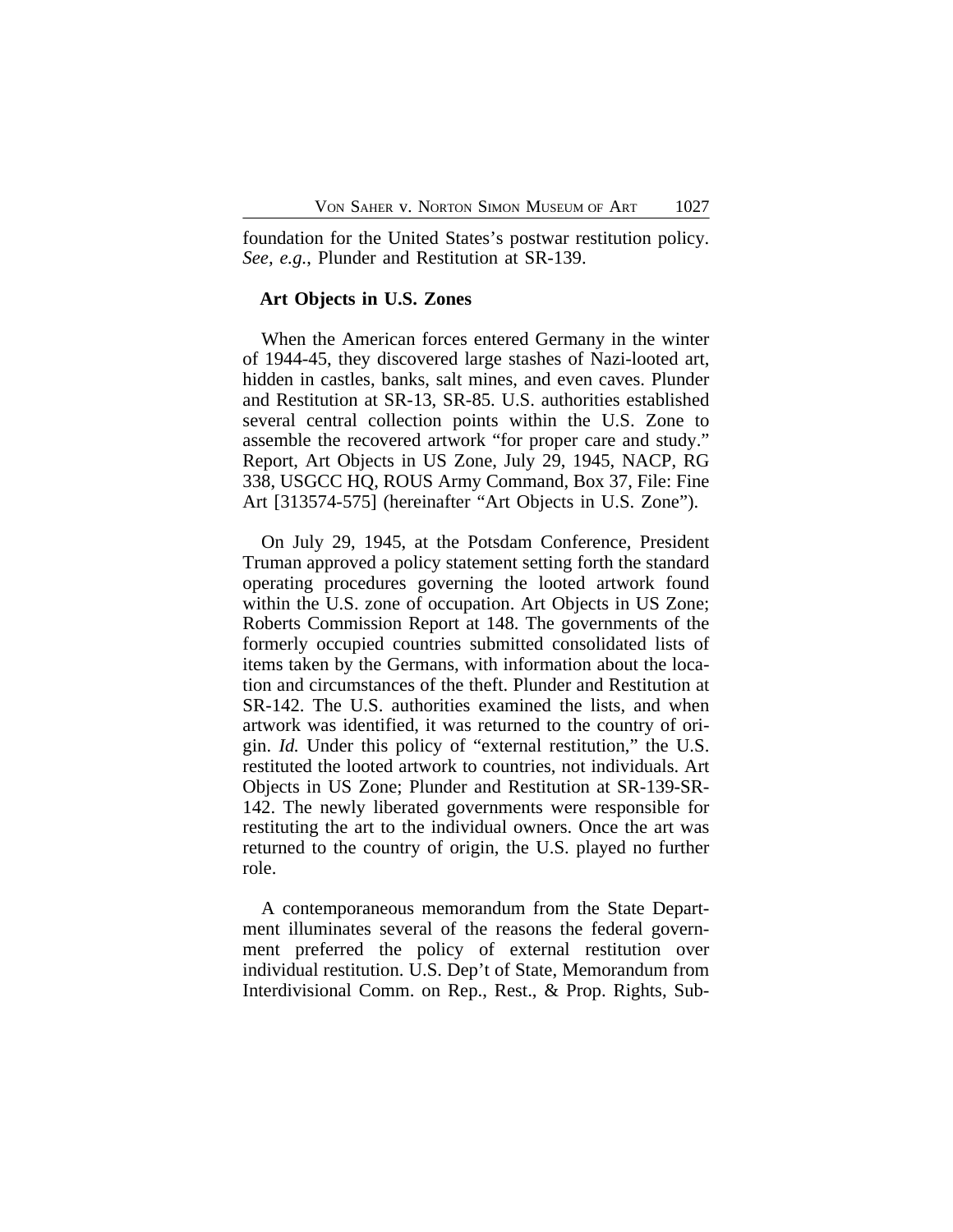comm. 6, Recommendations on Restitution, Apr. 10, 1944, 1, NACP, RG 59, Lot 62D-4, Box 49, State/Notter, [320633- 644] (hereinafter Recommendations on Restitution). First, in view of the complexities of the sham transactions through which the Nazis seized many of the artworks, the State Department felt it best to allow the individual countries to handle restitution in "whatever way they see fit." *Id.* at 2. Second, the State Department observed, in some cases, it might "be impossible to locate the original owners or their heirs and the governments involved will have to decide what should be done with the property or proceeds therefrom." *Id.* Finally, the State Department recognized that the liberated countries themselves had a stake in the restitution of art owned by their citizens:

[I]n many, if not most, cases the local funds [with which the Nazis "purchased" the art from the persecuted] were supplied originally by the local government or central bank as occupation costs or through forced credits. The Germans in effect forced the local government to pay for their purchases. The individual owner received recompense in local currency but the country as a whole received no recompense for the transfer of property to foreign owners. These cases constitute looting just as much as the cases of outright seizure without recompense.

# *Id.* at 2-3.

The U.S. authorities stopped accepting claims for external restitution of looted artwork as of September 15, 1948. Plunder and Restitution at SR-143. By the beginning of 1949, close to three million pieces of Jewish cultural property had been restituted to twelve different countries by the U.S. authorities. *Id.*

Had California enacted § 354.3 in 1945, it would have directly conflicted with the federal government's policy of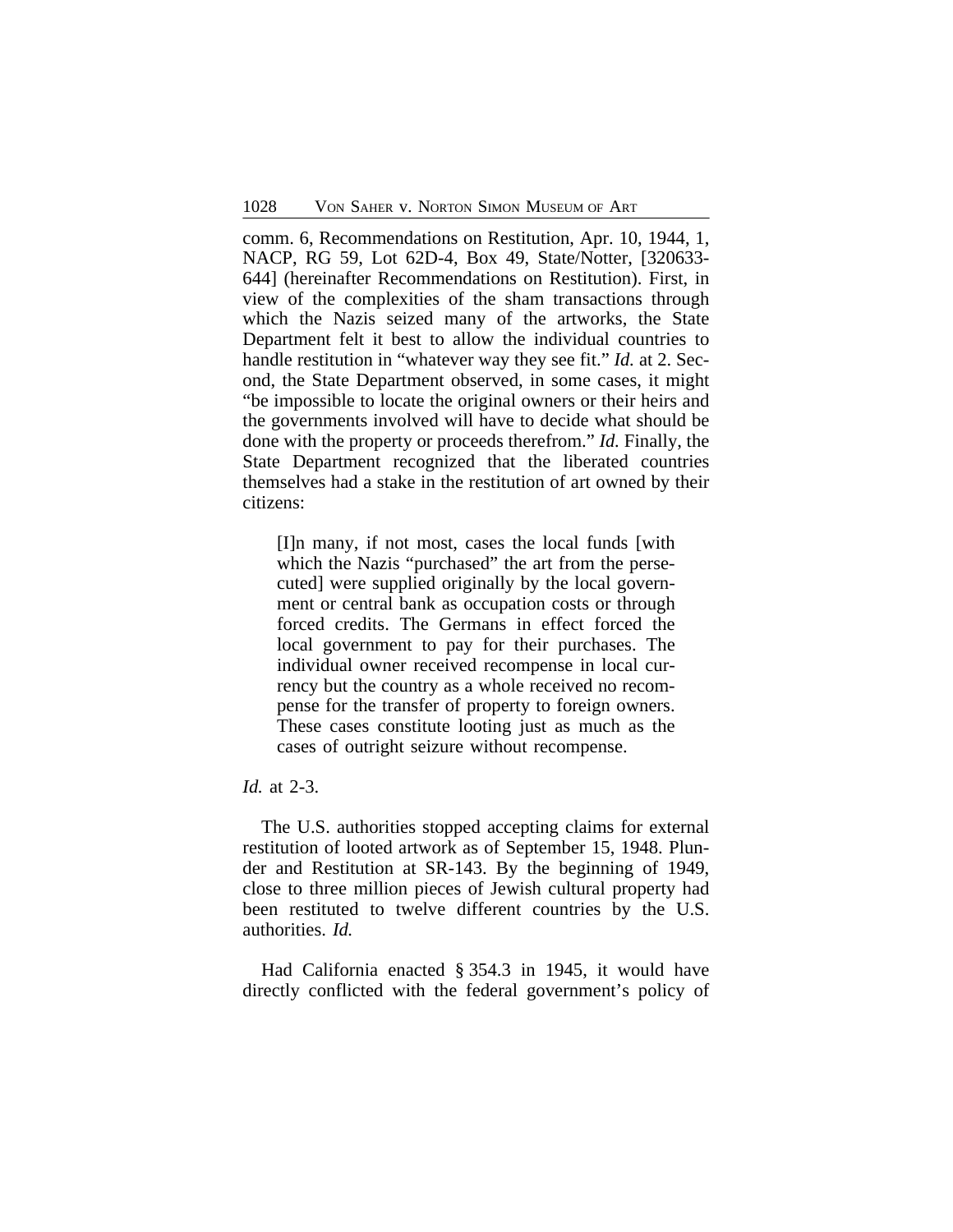external restitution. If the statute had been enacted in the immediate aftermath of the war, it would have presented a competing method of resolving restitution claims, and a forum for individuals to seek the return of their looted art—in clear contravention of the Executive Branch policy. The California statute also would have presented a direct threat to several of the goals underlying the Executive Branch's policy, including the rehabilitation of Germany.

**[3]** The United States's policy of external restitution, however, ended in 1948. After September 15, 1948, the U.S. authorities refused to accept any more claims for external restitution. Plunder and Restitution at SR-143. In fact, as Saher states in her complaint, the Cranachs were returned to the Netherlands through the U.S. external restitution program. Section 354.3 cannot conflict with or stand as an obstacle to a policy that is no longer in effect.

The Museum also argues, however, that many of the federal government's concerns leading to the external restitution policy remain relevant today. For example, the Museum argues that claims under § 354.3 are problematic, because they ask California courts to review the restitution decisions of foreign governments.**<sup>3</sup>** Even if true, there would still be no conflict because, as stated above, the external restitution policy is no longer in effect.

**[4]** In sum, had the California statute been enacted immediately following WWII, it undoubtedly would have conflicted with the Executive Branch's policy of external resolution. The statute does not, however, conflict with any current foreign policy espoused by the Executive Branch.

**<sup>3</sup>**These and other related concerns are addressed more fully in the section below dealing with field preemption.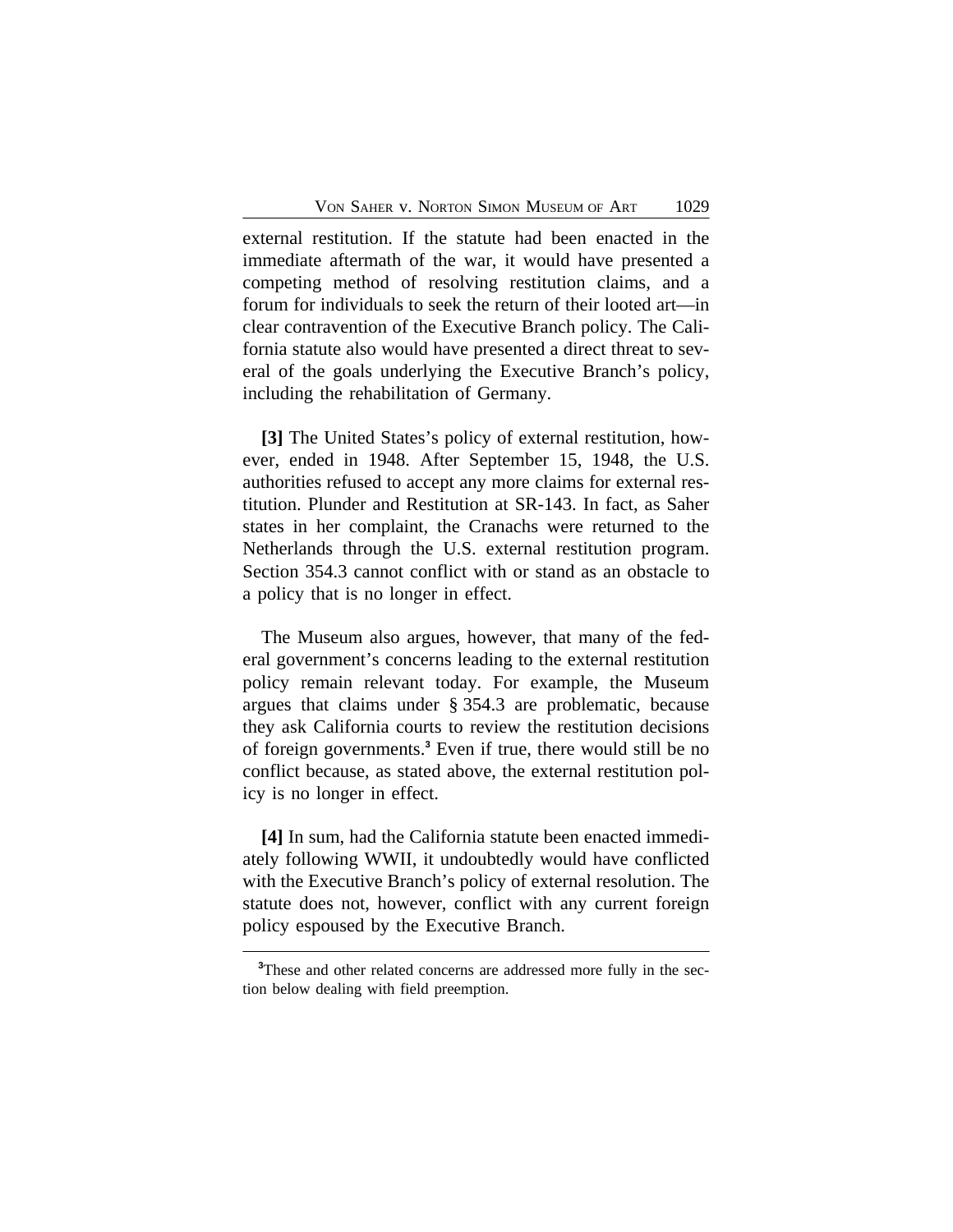# *B. In the Absence of Any Conflict With Federal Law or Foreign Policy, is § 354.3 Nonetheless Preempted Under the Foreign Affairs Doctrine?*

At times, albeit seldomly, the Supreme Court has found a state law to be preempted because it infringes upon the federal government's exclusive power to conduct foreign affairs, even though the law does not conflict with a federal law or policy. *Zschernig*, 389 U.S. at 432; *Hines*, 312 U.S. at 63. In *Garamendi*, the Court suggested that a traditional statutory "field" preemption analysis should be employed in such cases:

If a State were simply to take a position on a matter of foreign policy with no serious claim to be addressing a traditional state responsibility, field preemption might be the appropriate doctrine, whether the National Government had acted, and if it had, without reference to the degree of any conflict, the principle having been established that the Constitution entrusts foreign policy exclusively to the National Government. See, e.g., *Hines v. Davidowitz*, 312 U.S. 52, 63 (1941).

*Garamendi*, 539 U.S. at 420 n.11.

**[5]** Unlike its traditional statutory counterpart, foreign affairs field preemption may occur "even in [the] absence of a treaty or federal statute, [because] a state may violate the Constitution by establishing its own foreign policy." *Deutsch*, 424 F.3d at 709 (internal citation and quotations omitted). The central question, then, is this: in enacting § 354.3, has California addressed a traditional state responsibility, or has it infringed on a foreign affairs power reserved by the Constitution exclusively to the national government?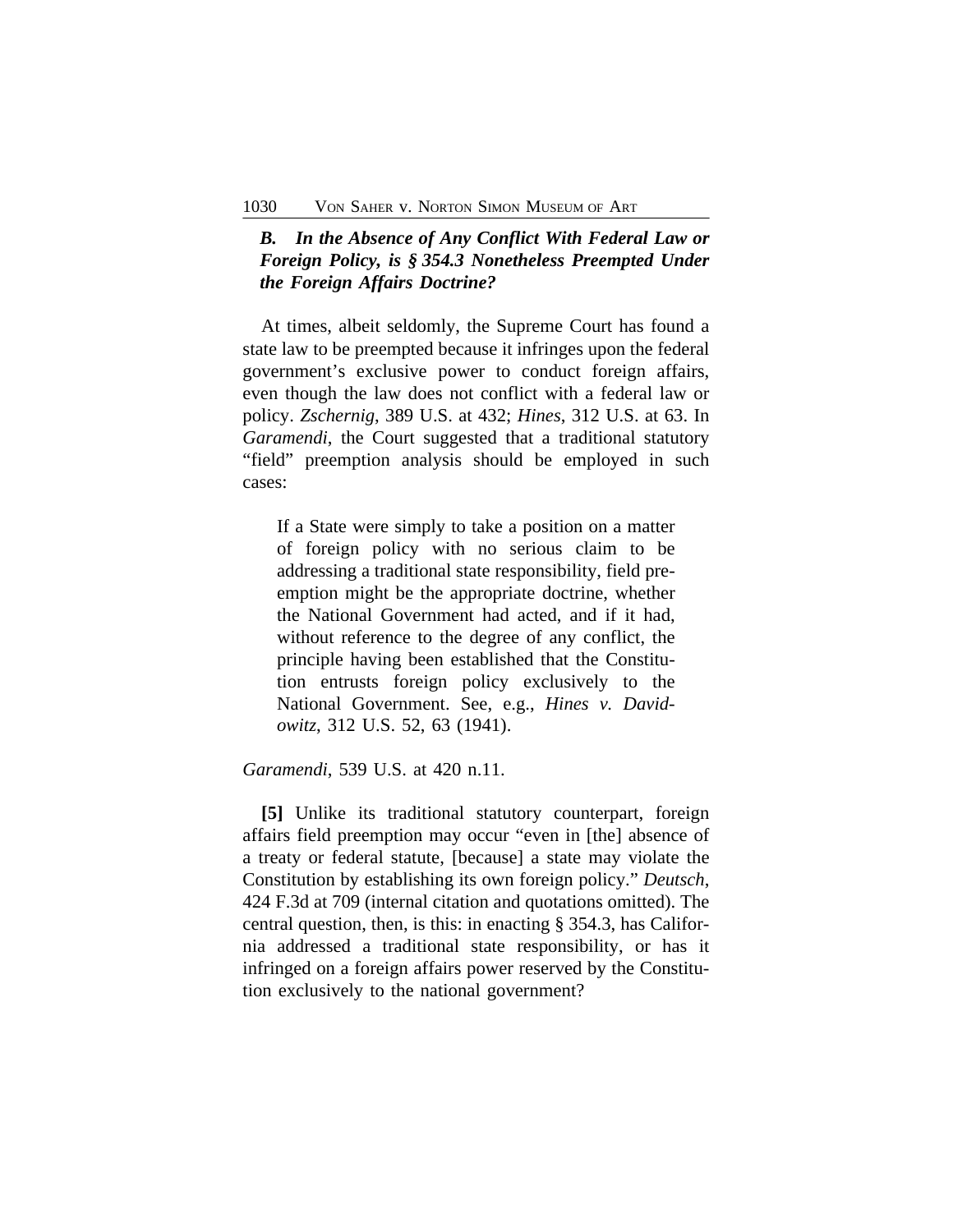### **1. Does § 354.3 Concern a Traditional State Responsibility?**

Saher contends § 354.3 concerns a quintessential state function: the establishment of a statute of limitations for actions seeking the return of stolen property. Property, of course, is traditionally regulated by the state. But § 354.3 cannot be fairly categorized as a garden variety property regulation. Section 354.3 does not apply to all claims of stolen art, or even all claims of art looted in war. The statute addresses only the claims of Holocaust victims and their heirs. Section 354.3(b).

**[6]** Courts have consistently struck down state laws which purport to regulate an area of traditional state competence, but in fact, affect foreign affairs. *See, e.g.*, *Garamendi*, 539 U.S. at 425-26 (rejecting purported state interest in regulating insurance business and blue sky laws); *Crosby*, 530 U.S. at 367, 373 n.7 (rejecting purported state interest in taxing and spending); *Zschernig v. Miller*, 389 U.S. 429, 437-38 (1968) (rejecting purported state interest in regulating descent of property); *Deutsch*, 324 F.3d at 707 (rejecting purported state interest in procedural rules).

The *Garamendi* Court in dicta rejected the "traditional state interests" advanced by California in support of HVIRA, finding instead that the real purpose of the state law was the "concern for the several thousand Holocaust survivors said to be living in the state." *Garamendi*, 539 U.S. at 426. Though § 354.3 purports to regulate property, an area traditionally left to the states, like HVIRA, § 354.3's real purpose is to provide relief to Holocaust victims and their heirs.

California's desire to help its resident Holocaust victims and their heirs is a noble legislative goal, with which we are entirely sympathetic. In *Garamendi*, however, the Supreme Court held that "California's concern for the several thousand Holocaust survivors said to be living in the state . . . does not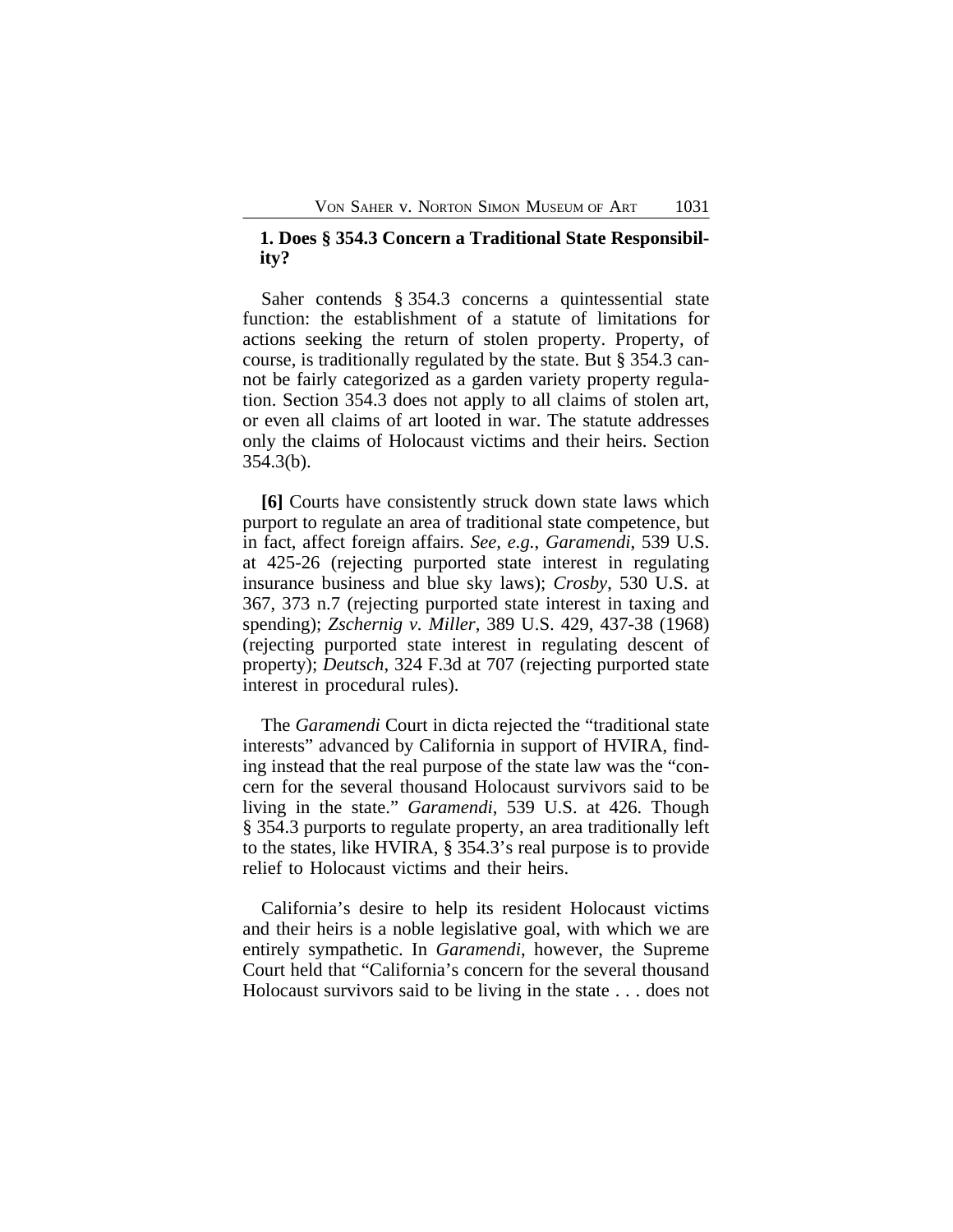displace general standards for evaluating a State's claim to apply its forum law to a particular controversy or transaction, under which the State's claim is not a strong one." *Garamendi*, 539 U.S. at 426-27. The State's interest alone was not sufficient in *Garamendi* to save the statute: "[T]here being about 100,000 survivors in the country, only a small fraction of them live in California. As against the responsibility of the United States of America, the humanity underlying the state statute could not give the State the benefit of any doubt in resolving the conflict with national policy." *Id*.

California arguably has a stronger interest in enacting § 354.3 than it did in enacting the related statutes struck down in *Deutsch* and *Garamendi*. Section 354.3 addresses the problem of Nazi-looted art currently hanging on the walls of the state's museums and galleries. Assem. Jud. Com., Background Information Worksheet for Assem. Bill No. 1758 (2001-2002 Reg. Sess.) Jan. 30, 2002.

California certainly has a legitimate interest in regulating the museums and galleries operating within its borders, and preventing them from trading in and displaying Nazi-looted art. Indeed, it appears the original goal of § 354.3 may have been to regulate California museums and galleries in such a manner. Prior to its enactment, however, the bill was amended. The restriction limiting the scope of the statute to suits against "museums and galleries in California" was stricken. Assem. Amend. to Assem. Bill No. 1758 (2001-2002 Reg. Sess.); Sen. Jud. Com., Analysis of Assem. Bill No. 1758 (2001-2002 Reg. Sess.) Jun. 25, 2002, pp. 5-6. As enacted, the statute allows suits against "any museum or gallery that displays, exhibits, or sells any article of historical, interpretive, scientific, or artistic significance," whether located in the state or not. Section  $354.3(a)(1)$ .

The scope of the statute as enacted belies California's purported interest in protecting its residents and regulating its art trade. The amended version of § 354.3 suggests that Califor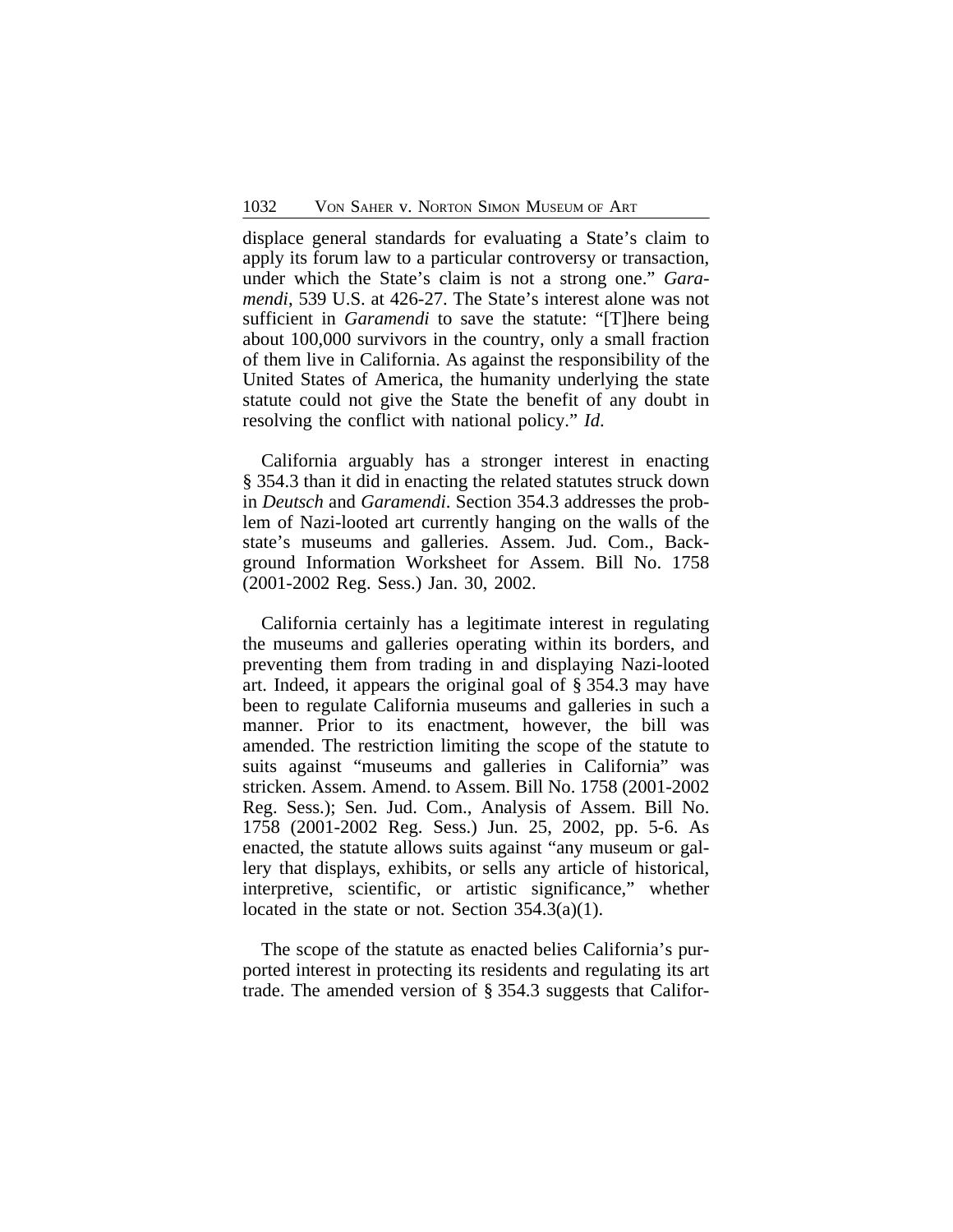nia's real purpose was to create a friendly forum for litigating Holocaust restitution claims, open to anyone in the world to sue a museum or gallery located within or without the state. A memorandum from the Governor's office provides further illustration of California's intent. In it, California is characterized as a pioneering leader in the quest for justice for Holocaust victims:

In the past decade, it has come to the public's attention that spoils gained by the Nazi Holocaust were enjoyed not just by the Nazis. *California has been a leader in exposing those entities* who benefitted financially from the plunder or exploited the unusual circumstances of the Holocaust, who have been less than forthcoming in their business dealings.

Governor's Office of Planning & Research, Enrolled Bill Report on Assem. Bill No. 1758 (2001-2002) Reg. Sess.) Aug. 1, 2002 (emphasis added).

By opening its doors as a forum to all Holocaust victims and their heirs to bring Holocaust claims in California against "any museum or gallery" whether located in the state or not, California has expressed its dissatisfaction with the federal government's resolution (or lack thereof) of restitution claims arising out of Word War II. In so doing, California can make "no serious claim to be addressing a traditional state responsibility." *Garamendi*, 539 U.S. at 419 n.11; *see also Deutsch*, 324 F.3d at 712 (rejecting California's interest in "redress- [ing] wrongs committed in the course of the Second World War"). California cannot have a "distinct juristic personality" from that of the United States when it comes to matters of foreign affairs. *Pink*, 315 U.S. at 232. When it comes to dealings with foreign nations, "state lines disappear." *Belmont*, 301 U.S. at 331.

**[7]** In sum, the scope of § 354.3 belies any purported state interest in regulating stolen property or museums or galleries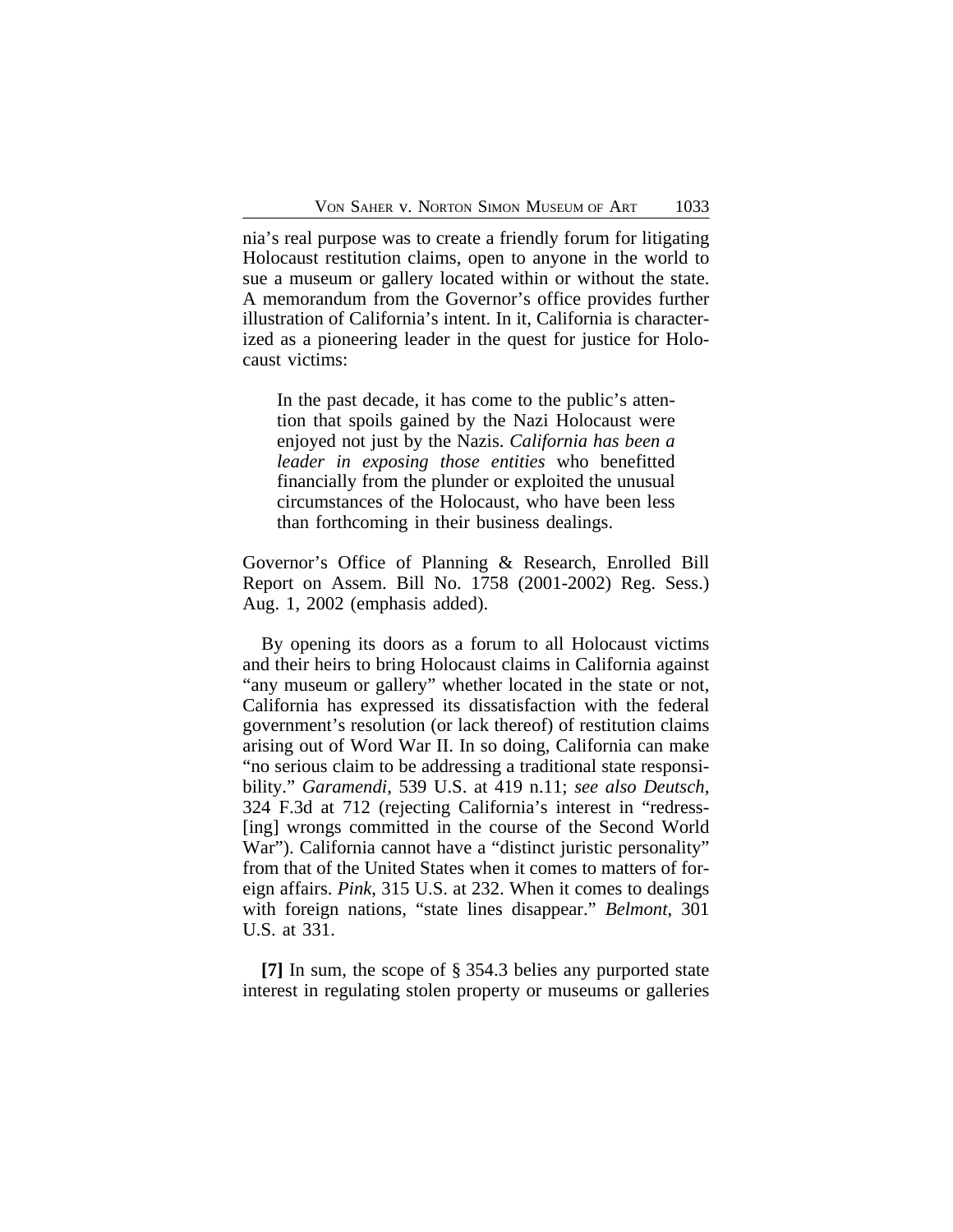within the State. By enacting § 354.3, California has created a world-wide forum for the resolution of Holocaust restitution claims. While this may be a laudable goal, it is not an area of "traditional state responsibility," and the statute is therefore subject to a field preemption analysis. *See Garamendi*, 539 U.S. at 419 n.11.

# **2. Does the California Statute Intrude on a Power Expressly or Impliedly Reserved to the Federal Government by the Constitution?**

The District Court held that § 354.3 intrudes on the power to make and resolve war, a power reserved exclusively to the federal government by the Constitution. We agree.

The Constitution divides the war power between the Executive, who is the Commander-in-Chief of the Armed Forces, and the Congress, who has the power to declare war. U.S. Const. art. II, § 2; *Id*. at art. I, § 8. *Deutsch* clearly provides that "[m]atters related to war are for the federal government alone to address," and state statutes which infringe on this power will be preempted. *Deutsch*, 324 F.3d at 712.

Section 354.3 establishes a remedy for wartime injuries. The legislative findings accompanying the statute repeatedly reference the "Nazi regime," "Nazi persecution," and "the many atrocities" the Nazis committed. 2002 Cal. Legis. Serv. 332 (West 2002). By enacting § 354.3, California "seeks to redress wrongs committed in the course of the Second World War" — a motive that was fatal to § 354.6. *Deutsch*, 354 F.3d at 712.

Section 354.3 was closely modeled on § 354.6, which was found to infringe on the federal government's exclusive power to make and resolve war. Sen. Rules Com., Off. of Sen. Floor Analyses, 3d. reading analysis of Assem. Bill No. 1758 (2001-2002 Reg. Sess.) Aug. 8, 2002. Like its sister statute struck down in *Deutsch*, § 354.3 "creates a special rule that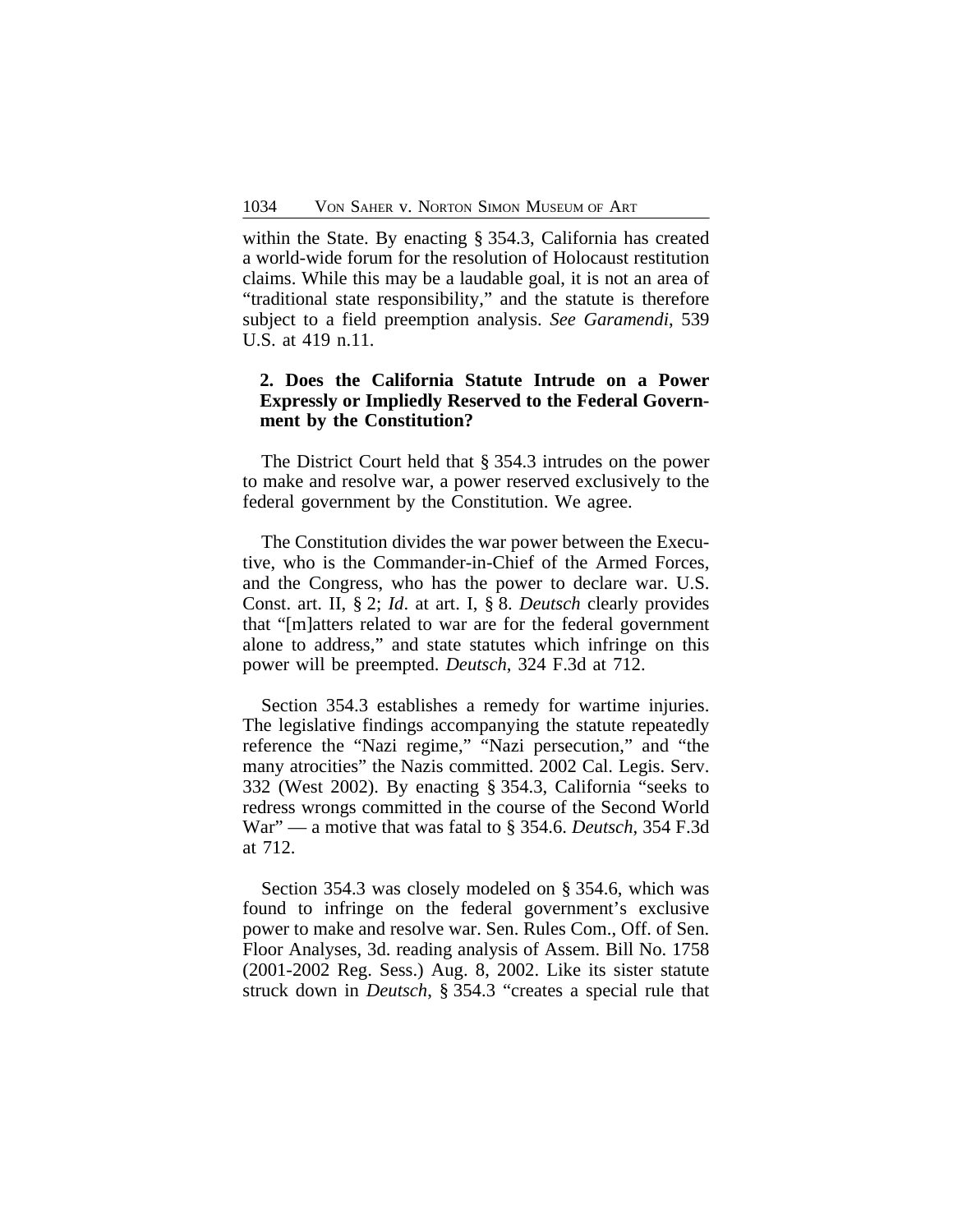applies only to a newly defined class" of plaintiffs. *Id.* Like § 354.6, § 354.3 creates a new cause of action "with the aim of rectifying wartime wrongs committed by our enemies or by parties operating under our enemies' protection." 324 F.3d at 708. This is significant because, as the *Deutsch* Court noted, "[a] state is generally more likely to exceed the limits of its power when it seeks to alter or create rights and obligations than when it seeks merely to further enforcement of already existing rights and duties." 324 F.3d at 708.

Saher, however, argues that § 354.3 is distinguishable from the statute at issue in *Deutsch*, because it does not target former wartime enemies. Section 354.3 authorizes suits only against museums and galleries, but the actionable injury at the heart of the statute is the Nazi theft of art. The California legislature enacted § 354.6 "with the aim of rectifying wartime wrongs committed by our enemies or by parties operating under our enemies' protection." *Deutsch*, 324 F.3d at 708. California enacted § 354.3 with the same verboten intent. Distinctions between the class of eligible defendants are irrelevant in light of this fatal similarity.

Saher also contends that under *Alperin v. Vatican Bank*, 410 F.3d 532 (9th Cir. 2005), claims for restitution of "garden variety property" can be distinguished from claims for reparation arising from wartime injury. In *Alperin* we considered whether the claims for restitution presented by a class of Holocaust survivors presented a nonjusticiable political question. Saher places particular reliance on the following quote: "Reparation for stealing, even during wartime, is not a claim that finds textual commitment in the Constitution." *Alperin*, 410 F.3d at 551. This quote references the first *Baker* test, which requires courts to consider whether the case in question concerns an issue that has been textually committed by the Constitution to another branch of government. *Id.* at 544, 549- 52 (citing *Baker v. Carr*, 369 U.S. 186, 210-11 (1962)). Ultimately, in *Alperin* we concluded that despite the political overtones inherent in cases brought by Holocaust survivors,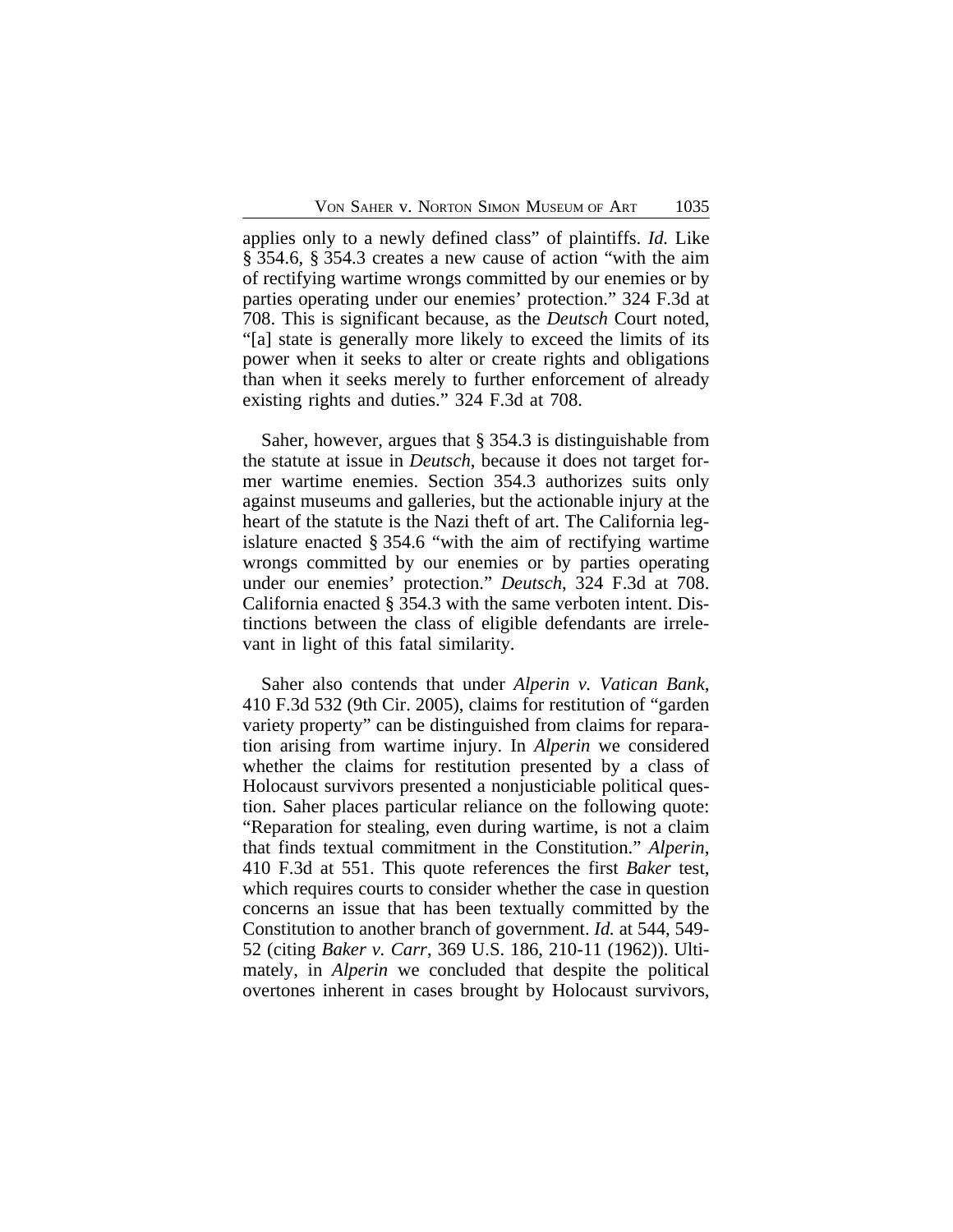the underlying property issues presented in such cases were not political questions constitutionally committed to the political branches. *Id*. at 551.

Saher's reliance on *Alperin* is misplaced. Our holding that the judiciary has the power to adjudicate Holocaust-era property claims does not mean that states have the power to provide legislative remedies for these claims. Here, the relevant question is whether the power to wage and resolve war, including the power to legislate restitution and reparation claims, is one that has been exclusively reserved to the national government by the Constitution. We conclude that it has.

**[8]** Section 354.3, at its core, concerns restitution for injuries inflicted by the Nazi regime during Word War II. Claims brought under this statute, including the instant claim, would require California courts to review acts of restitution made by foreign governments. For example, in this case, the parties contest the provenance of the Cranachs. In order to determine whether the Museum has good title to the Cranachs, a California court would necessarily have to review the restitution decisions made by the Dutch government and courts. This example illustrates that § 354.3 claims cannot be separated from the Nazi transgressions from which they arise.

Our conclusion today is buttressed by the documented history of federal action addressing the subject of Nazi-looted art. The Art Looting and Investigation Unit of the Office of Strategic Services gathered a great deal of intelligence about looted art through covert operations during and after the war. Plunder and Restitution at SR-92. Immediately following the war, the federal government implemented the program of external restitution, as discussed in more detail above. It is beyond dispute that there was no role for individual states to play in the restitution of Nazi-looted assets during and immediately following the war.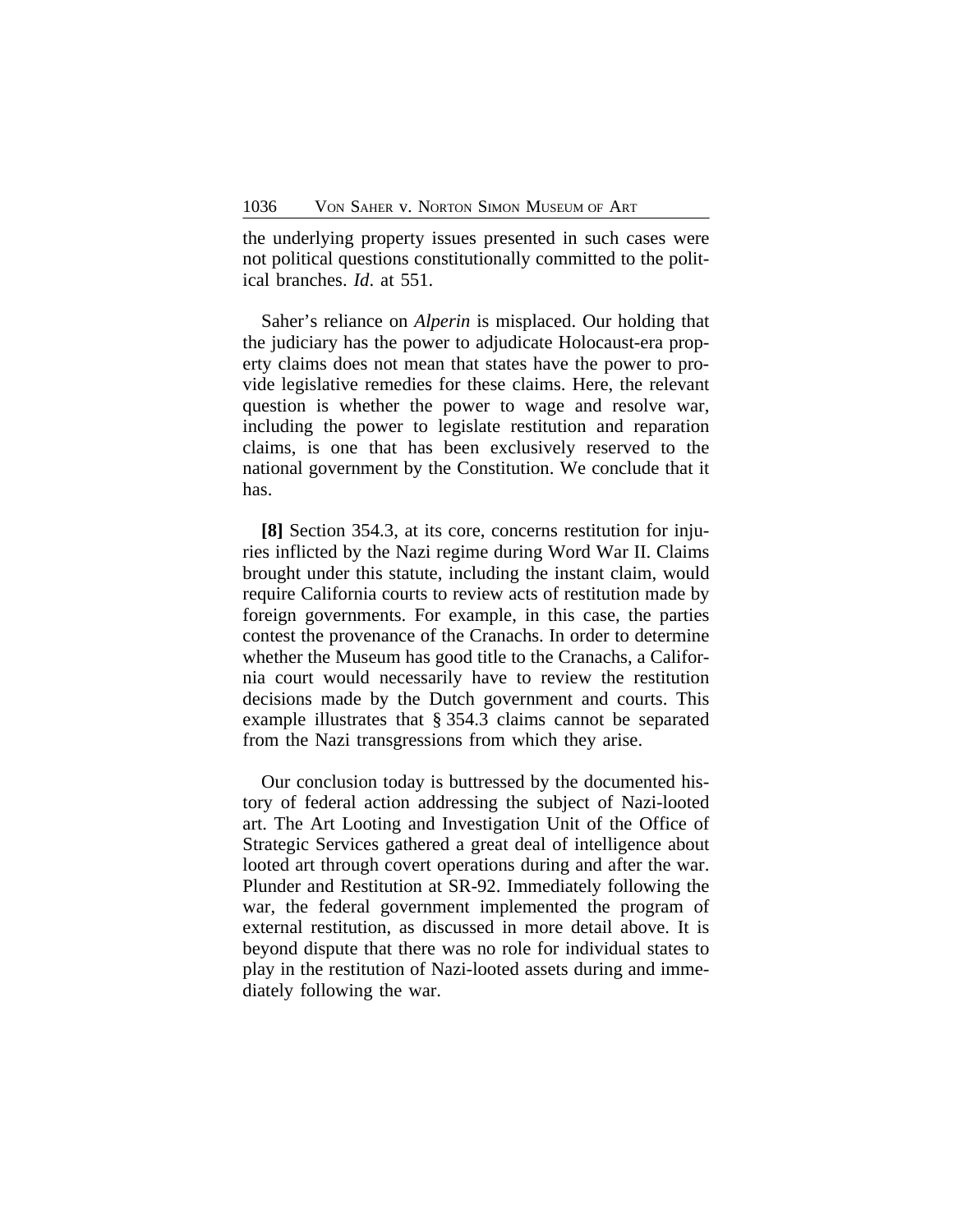Recent Administrations and Congresses continue to address problems facing Holocaust survivors and their heirs. *See, e.g.*, Pub. L. No. 105-186, June 23, 1998, 112 Stat. 611, codified at 22 U.S.C. § 1621 (establishing the Presidential Advisory Commission on Holocaust Assets in the United States); Plunder & Restitution, supra (the final report of the Presidential Advisory Commission on Holocaust Assets in the United States); U.S. Dep't of State, Washington Conference Principles on Nazi-Confiscated Art (Dec. 3, 1998), http://www.state.gov/p/eur/rt/hlcst/23231.htm (hereinafter Washington Principles). (adopted by the forty-four governments participating in the Washington Conference on Holocaust-Era Assets, hosted by the State Department on December 3, 1998). This history of federal action is so comprehensive and pervasive as to leave no room for state legislation. *Cf. English v. General Elec. Co.*, 496 U.S. 72, 79 (1990) (discussing traditional statutory field preemption).

**[9]** Finally, the federal government, "representing as it does the collective interests of the . . . states, is entrusted with full and exclusive responsibility for the conduct of affairs with foreign sovereignties." *Hines*, 312 U.S. at 63. The recovery of Holocaust-era art affects the international art market, as well as foreign affairs. Many have called for the creation of an international registration system, and a commission to settle Nazi-looted art disputes. *See, e.g.*, Pollock, 43 Houston L. Rev. at 231. Only the federal government possesses the power to negotiate and establish these or other remedies with the international community. As discussed above, the federal government has initiated discussions with other countries, which will hopefully yield a comprehensive remedy for all Holocaust victims and their heirs. *See, e.g.*, Washington Conference Report. No organization comparable to the International Commission on Holocaust Era Insurance Claims has been established yet to resolve Holocaust-era art claims. This does not, however, justify California's intrusion into a field occupied exclusively by the federal government.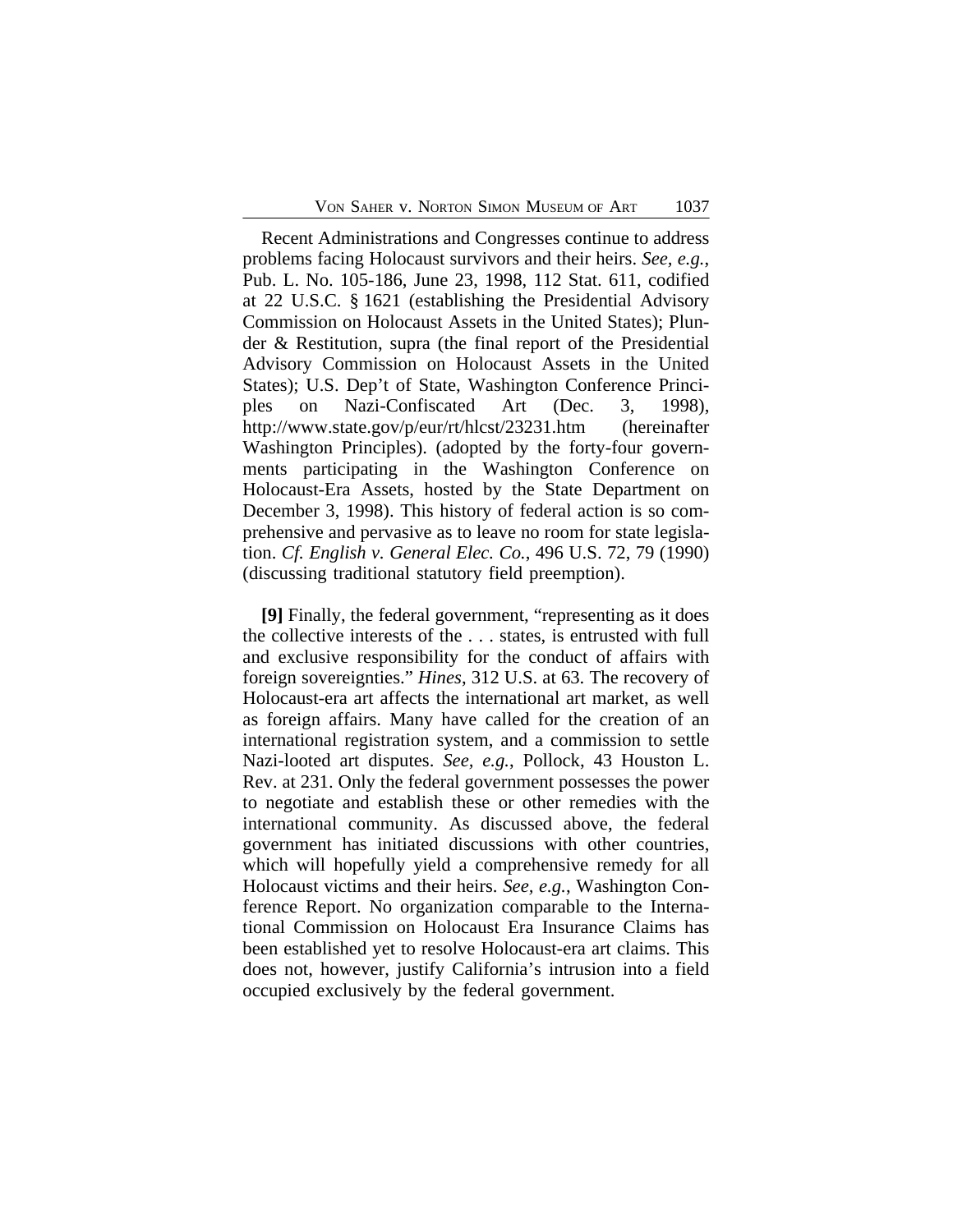**[10]** In sum, it is California's *lack* of power to act which is ultimately fatal. In *Deutsch*, we held that "[i]n the absence of some specific action that constitutes authorization on the part of the federal government, states are prohibited from exercising foreign affairs powers, including modifying the federal government's resolution of war-related disputes." *Deutsch*, 324 F.3d at 714. California may not improve upon or add to the resolution of the war. *Id.* The factual circumstances surrounding this case — the many years which have passed since Göring stole the Cranachs from Goudstikker, restitution of the paintings to the Netherlands by the Allies, or the changes in ownership since then — cannot save  $\S 354.3$ from this fatal flaw.

# **V. Did the District Court Err in Concluding that Saher's claim was Time-Barred Under California Code of Civil Procedure § 338?**

**[11]** Though Saher cannot bring her claim under § 354.3, she may be able to state a cause of action within the threeyear statute of limitations of § 338. The district court held that Saher's § 338 claim was time-barred, because she did not inherit her interest in the Cranachs until after the statute of limitations on the claim had expired. The claim, however, might survive a Rule 12(b)(6) motion to dismiss depending upon how Saher might be able to allege the notice element.

### *A. Constructive Notice*

At the time the museum acquired the Cranachs, around 1971, § 338 provided a strict three-year statute of limitations. Cal. Civ. Proc. Code  $\S 338(3)$ .<sup>4</sup> In 1982, the section was amended to incorporate a discovery rule: "[T]he cause of action in the case of theft, as defined in § 484 of the Penal

**<sup>4</sup>** In 1988, § 383(3) was renumbered § 383(c); all subsequent references refer to subsection (c) for simplicity's sake. 1988 Cal. Legis. Serv. 1186 (West).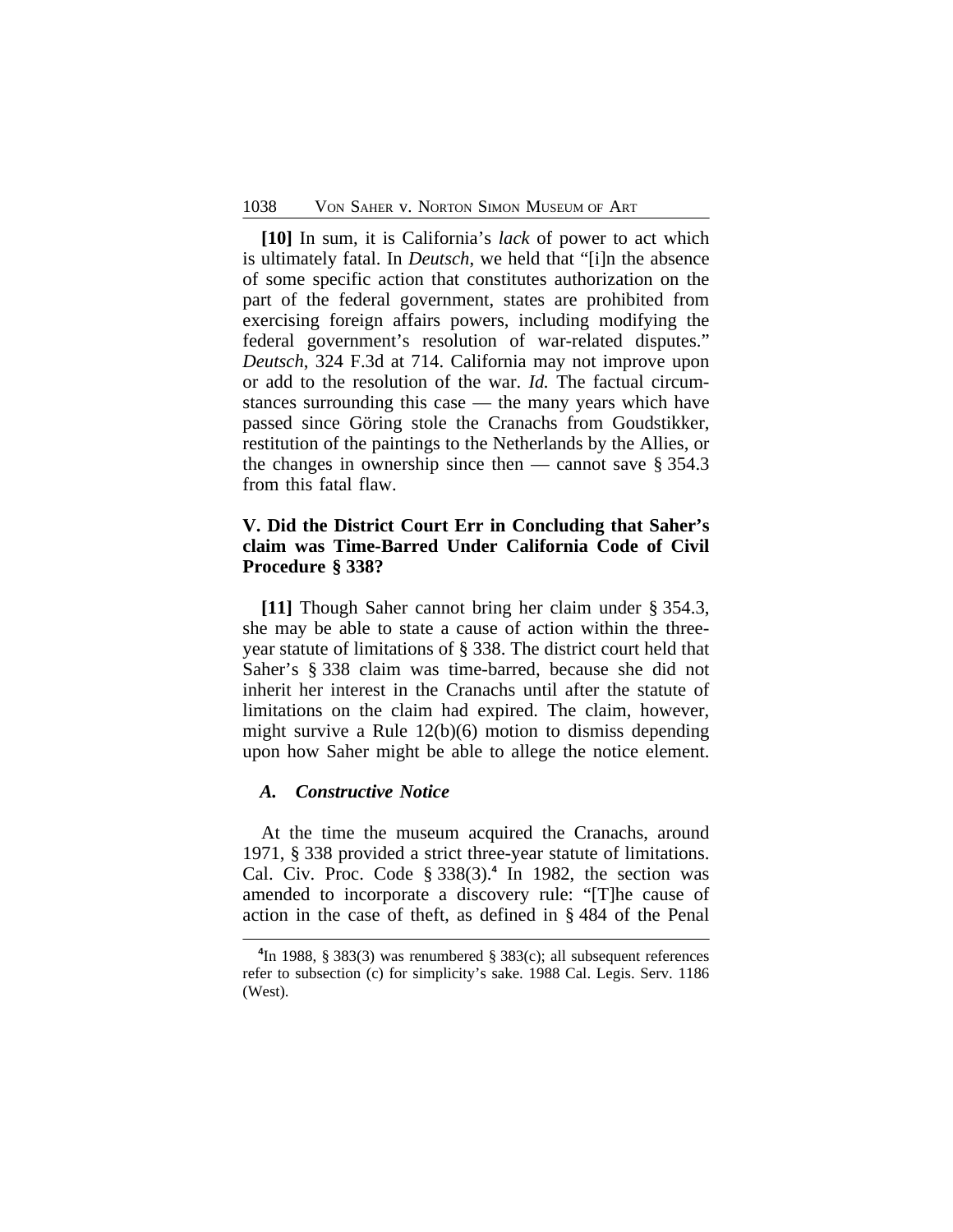Code, of any art or artifact is not deemed to have accrued until the discovery of the whereabouts of the article by the aggrieved party, his or her agent, or the law enforcement agency that originally investigated the theft." **5** Cal. Civ. Proc. Code § 338(c); 1982 Cal. Legis. Serv. 3401 (West). Saher does not claim that the 1982 amendments should be applied to her case. Rather, she contends that the statute of limitations on her claim did not begin to run until she discovered that the Cranachs were in the possession of the museum.

Decisions from California's intermediate appellate court have reached differing conclusions as to when the statute of limitations under § 338 begins to run for property stolen prior to 1983. In *Naftzger v. American Numismatic Society*, the court held that a cause of action for the return of property stolen before the 1982 amendment "accrue[s] when the owner discovered the identity of the person in possession of the stolen property, and not when the theft occurred." 49 Cal. Rptr. 2d 784, 786 (Cal. Ct. App. 1996). The *Naftzger* court concluded that "there was a discovery rule of accrual implicit in the prior version of section 338." 49 Cal. Rptr. 2d at 786. In *Society of California Pioneers v. Baker*, however, the court held that prior to the 1982 amendments, "the statute of limitations began to run anew against a subsequent purchaser." 50 Cal. Rptr. 2d 865, 869-70 (Cal. Ct. App. 1996). The *Pioneers* court specifically noted its disagreement with *Naftzger*. 50 Cal. Rptr. 2d at 870 n.10.

The California Supreme Court has not addressed the issue, but "has, however, specifically held that the discovery rule, whenever it applies, incorporates the principle of constructive notice." *Orkin v. Taylor*, 487 F.3d 734, 741 (9th Cir. 2007) (citing *Jolly v. Eli Lilly & Co.*, 44 Cal. 3d. 1103, 1109 (1988)). Thus, in *Orkin*, we concluded that "under the discov-

**<sup>5</sup>** In 1989, the phrase "art or artifact" was replaced with "article of historical, interpretive, scientific, or artistic significance." Cal. Civ. Proc. Code § 338(c) (West 1989).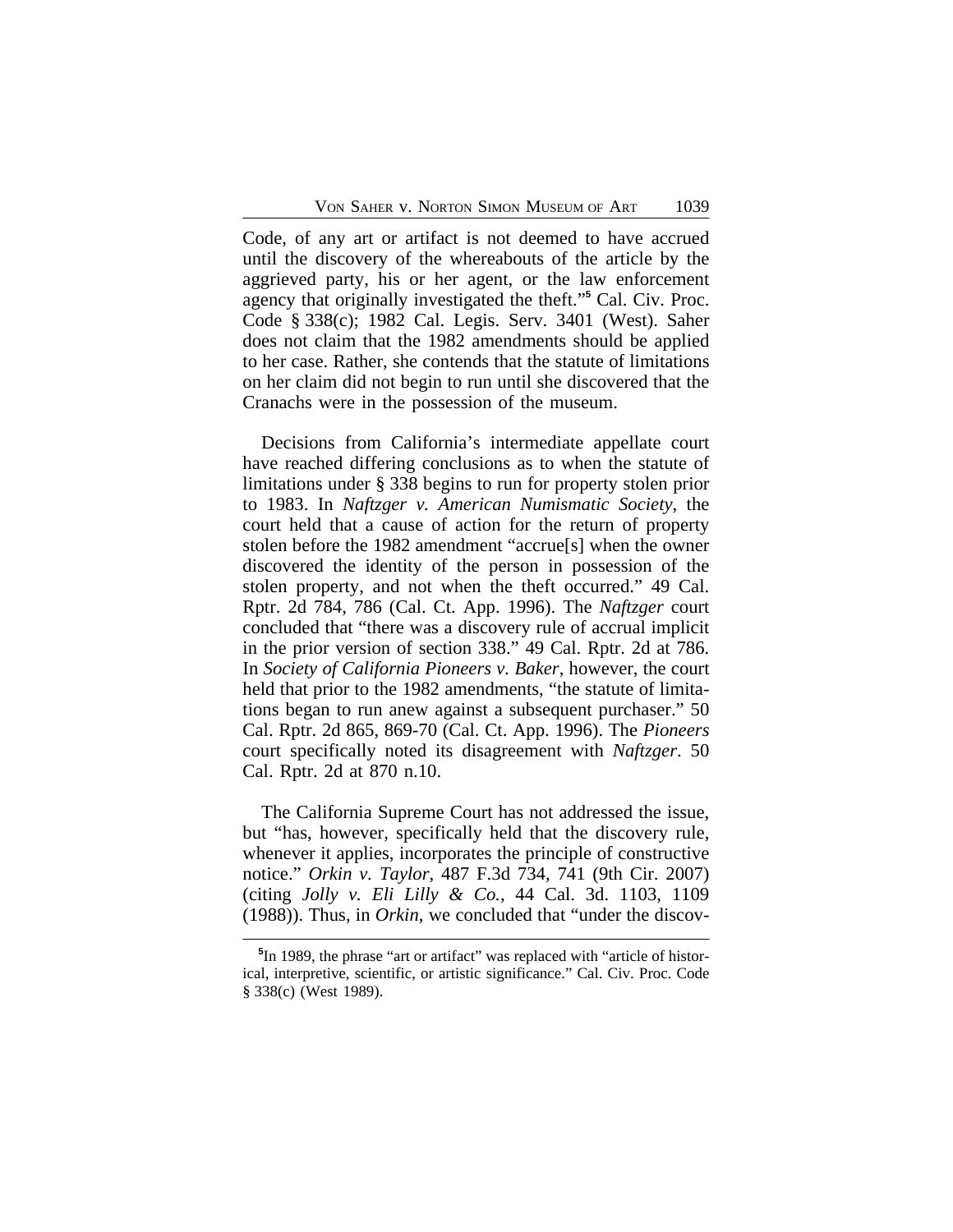ery rule, a [pre-1983] cause of action accrues when the plaintiff discovered *or reasonably could have discovered* her claim to and the whereabouts of her property." *Id*. at 471.

Saher argues, however, that the *Naftzger* court adopted a discovery rule based on actual, not constructive, notice. As we pointed out in *Orkin*, such a rule would be clearly inconsistent with California Supreme Court precedent. *Id*. (citing *Jolly*, 44 Cal. 3d at 1109).

Saher urges that we certify the issue to the Supreme Court of California for resolution. Though Saher contends that the Orkin court's interpretation of California state law is incorrect, "it is well established that we may reconsider earlier Ninth Circuit precedent only by en banc review or after an intervening Supreme Court decision." *Class Plaintiffs v. City of Seattle*, 955 F.2d 1268, 1285 (9th Cir. 1992) (declining to revisit the court's interpretation of New York state law under similar circumstances). Under *Orkin*, we are bound to apply a constructive notice standard.

**[12]** In conclusion, Saher's cause of action began to accrue when she discovered or reasonably could have discovered her claim to the Cranachs, and their whereabouts. *Orkin*, 487 F.3d at 741.

### *B. Reasonable Diligence*

The Museum asserts that Saher is precluded as a matter of law from making the required showing of reasonable diligence, because the facts underlying her claim were publicly available. We disagree.

A claim may be dismissed under Rule 12(b)(6) on the ground that it is barred by the applicable statute of limitations only when "the running of the statute is apparent on the face of the complaint." *Huynh v. Chase Manhattan Bank*, 465 F.3d 992, 997 (9th Cir. 2006). "[A] complaint cannot be dismissed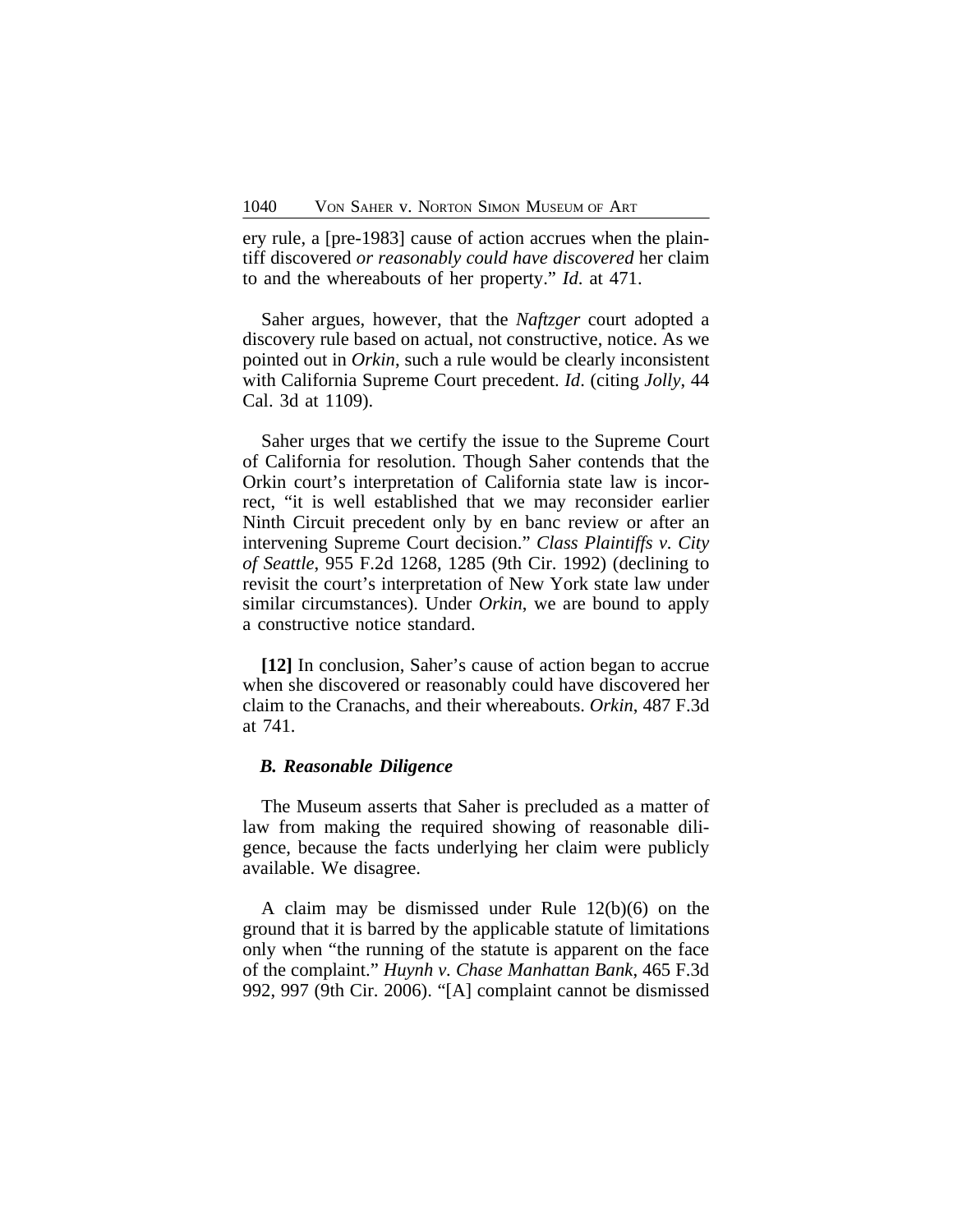unless it appears beyond doubt that the plaintiff can prove no set of facts that would establish the timeliness of the claim." *Supermail Cargo, Inc. v. U.S.*, 68 F.3d 1204, 1206 (9th Cir. 1995).

In *Orkin*, we concluded that the plaintiffs' claims were time-barred because the face of the complaint established facts that foreclosed any showing of reasonable diligence. *Orkin*, 487 F.3d at 742. The Orkins' complaint admitted that the defendant had purchased the painting in question at a publicized auction, and that she was listed as the owner in a publicly available catalogue raisonné. *Id*. at 741-42. By contrast, there are no facts on the face of Saher's complaint which foreclose a showing of lack of reasonable notice as a matter of law.

**[13]** Because it is not clear that Saher's complaint could not be amended to show a lack of reasonable notice, dismissal without leave to amend was not appropriate. *See Eminence Capital, LLC v. Aspeon, Inc.*, 316 F.3d 1048, 1052 (9th Cir. 2003). We, therefore, grant Saher leave to amend her complaint to allege the lack of reasonable notice to establish diligence under California Code of Civil Procedure § 338, and remand this case to the district court for that purpose.

### **VI. Conclusion**

The judgment of the district court is **AFFIRMED** in part and **REVERSED** in part. The case is **REMANDED** for further proceedings consistent with this opinion.

PREGERSON, Circuit Judge, dissenting in part:

I dissent from the majority's conclusion that California is acting outside the realm of traditional state responsibility, and that field preemption applies. Where a State acts within its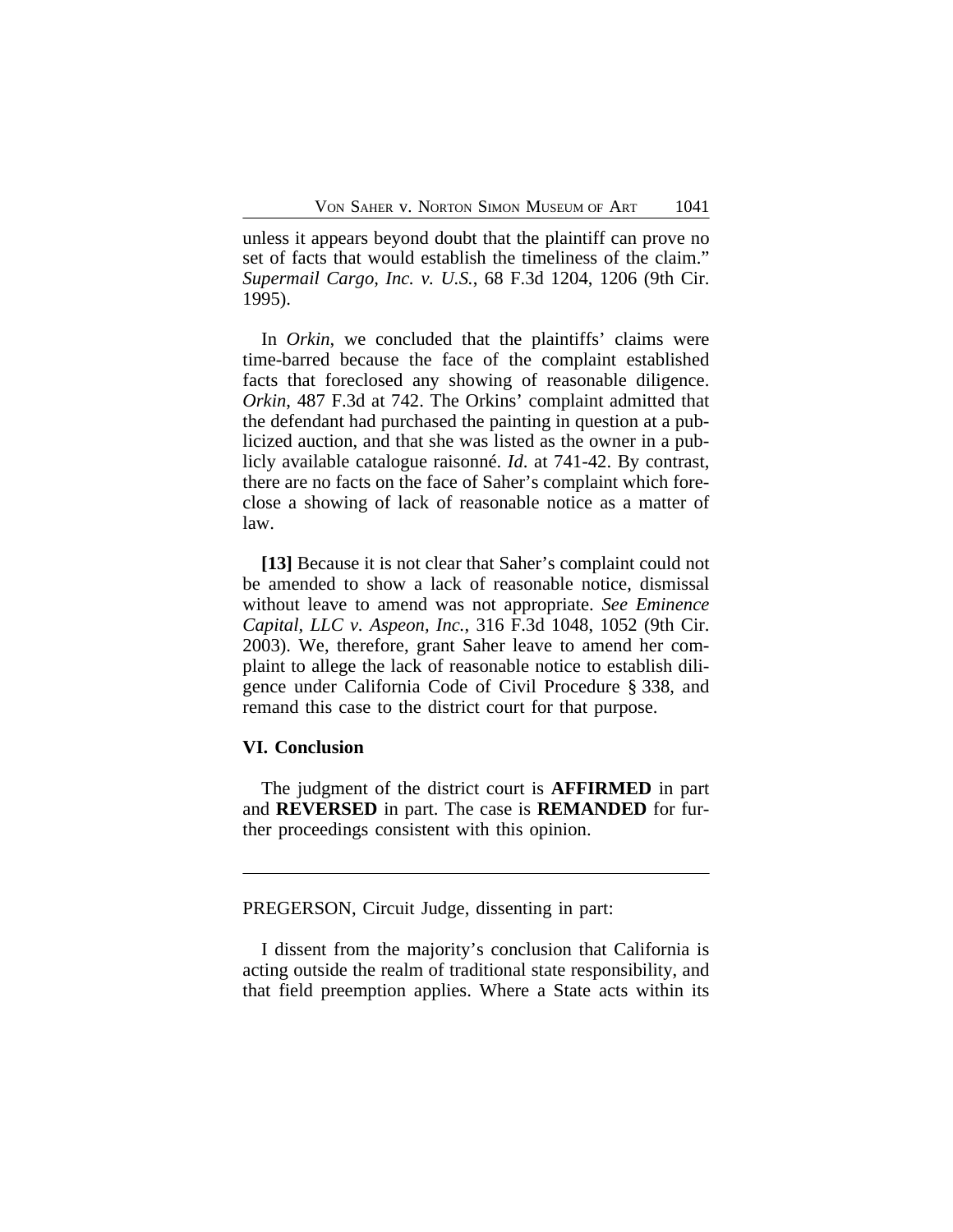"traditional competence," the Supreme Court has suggested that conflict preemption, not field preemption, is the appropriate doctrine. *Am. Ins. Ass'n v. Garamendi,* 539 U.S. 395, 420 n.11 (2003). *Garamendi* counsels that field preemption would apply "[i]f a State were simply to take a position on a matter of foreign policy with no serious claim to be addressing a traditional state responsibility. . . ." *Id*. That is not the case here.

It is undisputed that property is traditionally regulated by the State. The majority acknowledges that California has a legitimate interest in regulating museums and galleries, and that California Code of Civil Procedure § 354.3 "addresses the problem of Nazi-looted art currently hanging on the walls of the state's museums and galleries." Maj. Op. at 1032. However, the majority goes on to hold that because Section 354.3 applies to any museum or gallery, "California has created a world-wide forum for the resolution of Holocaust restitution claims," and that the State is therefore acting outside the scope of its traditional interests. Maj. Op. at 1034.

The majority reads the statute far too broadly. A reasonable reading of "any museum or gallery" would limit Section 354.3 to entities subject to the jurisdiction of the State of California. Because California has a "serious claim to be addressing a traditional state responsibility," it is clear that *Garamendi* requires us to apply conflict preemption, not field preemption.

The majority's reliance on *Deutsch v. Turner*, 324 F.3d 692, (9th Cir. 2005) is misplaced. The statute in *Deutsch*, California Code of Civil Procedure § 354.6, allowed recovery for slave labor performed "between 1929 and 1945, [for] the Nazi regime, its allies and sympathizers, or enterprises transacting business in any of the areas occupied by or under control of the Nazi regime or its allies and sympathizers." This court held that California impermissibly intruded upon the power of the federal government to resolve war by enacting the *Deutsch* statute "with the aim of rectifying wartime wrongs